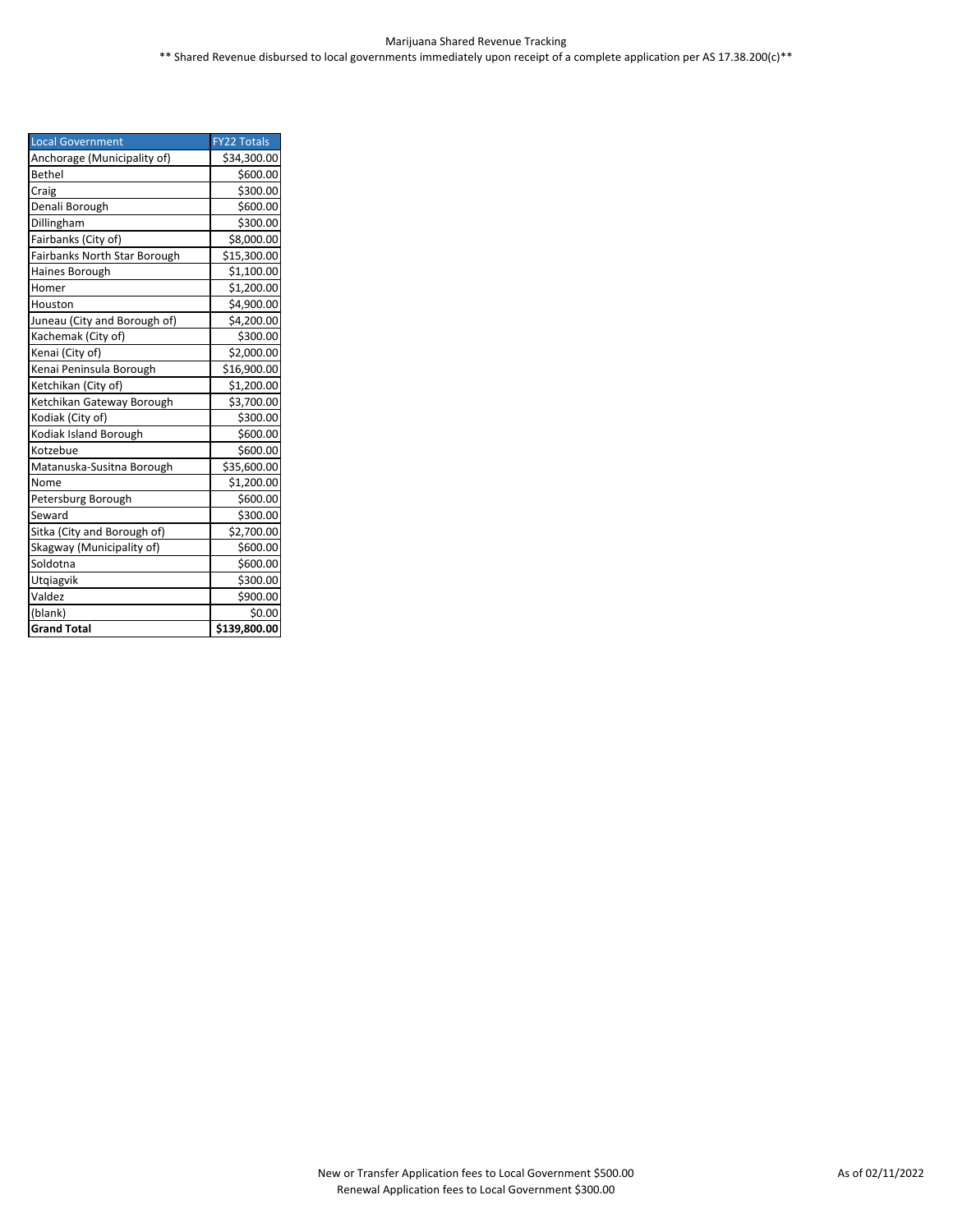| <b>LicenseNum</b> | <b>LicenseType</b>                             | <b>DBA</b>                          | <b>LocalGovernment</b>              | <b>Amount</b> | <b>Payment Date</b> |
|-------------------|------------------------------------------------|-------------------------------------|-------------------------------------|---------------|---------------------|
| 10009             | <b>Marijuana Testing Facility</b>              | Canntest, LLC                       | Anchorage (Municipality of)         | 300.00        | 9/22/2021           |
| 10647             | <b>Standard Marijuana Cultivation Facility</b> | Alaska Herb Garden                  | Anchorage (Municipality of)         | 300.00        | 9/22/2021           |
| 10648             | Retail Marijuana Store                         | Uncle Herb's                        | Anchorage (Municipality of)         | 300.00        | 9/22/2021           |
| 10903             | Marijuana Product Manufacturing Facility       | Momo's Bakery                       | Anchorage (Municipality of)         | 300.00        | 9/22/2021           |
| 10959             | Standard Marijuana Cultivation Facility        | Green Go, LLC                       | Anchorage (Municipality of)         | 300.00        | 9/22/2021           |
| 12808             | Standard Marijuana Cultivation Facility        | Tundra Jane                         | Anchorage (Municipality of)         | 500.00        | 9/22/2021           |
| 20865             | Retail Marijuana Store                         | Uncle Herb's                        | Anchorage (Municipality of)         | 300.00        | 9/22/2021           |
| 22150             | Retail Marijuana Store                         | Top Shelf Herbs of Alaska, LLC      | Anchorage (Municipality of)         | 300.00        | 9/22/2021           |
| 20221             | Retail Marijuana Store                         | Denali Grass Company                | Denali Borough                      | 300.00        | 9/22/2021           |
| 11424             | <b>Standard Marijuana Cultivation Facility</b> | <b>Blue Farm Cannafarm</b>          | Fairbanks North Star Borough        | 300.00        | 9/22/2021           |
| 14252             | Limited Marijuana Cultivation Facility         | Primate Rock Harvest, Inc           | <b>Fairbanks North Star Borough</b> | 300.00        | 9/22/2021           |
| 12866             | Retail Marijuana Store                         | Uncle Herb's                        | Homer                               | 300.00        | 9/22/2021           |
| 10316             | Retail Marijuana Store                         | Denali 420 Recreationals            | Houston                             | 300.00        | 9/22/2021           |
| 10041             | Limited Marijuana Cultivation Facility         | Peace Frog Botanticals, LLC         | Kenai Peninsula Borough             | 300.00        | 9/22/2021           |
| 10137             | <b>Standard Marijuana Cultivation Facility</b> | Pine Street Cannabis Company        | Kenai Peninsula Borough             | 300.00        | 9/22/2021           |
| 10273             | Retail Marijuana Store                         | Pine Street Cannabis Company        | Kenai Peninsula Borough             | 300.00        | 9/22/2021           |
| 13382             | Retail Marijuana Store                         | East Rip                            | Kenai Peninsula Borough             | 300.00        | 9/22/2021           |
| 24097             | Retail Marijuana Store                         | Alaska Harvest Company, LLC         | Kenai Peninsula Borough             | 300.00        | 9/22/2021           |
| 10657             | <b>Standard Marijuana Cultivation Facility</b> | <b>JWS Enterprises</b>              | Ketchikan Gateway Borough           | 500.00        | 9/22/2021           |
| 20113             | Retail Marijuana Store                         | High Rise, LLC                      | Kodiak (City of)                    | 300.00        | 9/22/2021           |
| 21170             | Retail Marijuana Store                         | Green Zone                          | Kotzebue                            | 300.00        | 9/22/2021           |
| 11611             | <b>Standard Marijuana Cultivation Facility</b> | Kushtopia                           | Matanuska-Susitna Borough           | 500.00        | 9/22/2021           |
| 11611             | <b>Standard Marijuana Cultivation Facility</b> | Kushtopia                           | Matanuska-Susitna Borough           | 300.00        | 9/22/2021           |
| 13659             | Limited Marijuana Cultivation Facility         | The Noble Dudes, LLC                | Matanuska-Susitna Borough           | 300.00        | 9/22/2021           |
| 14099             | Limited Marijuana Cultivation Facility         | <b>Frosty Flower</b>                | Matanuska-Susitna Borough           | 300.00        | 9/22/2021           |
| 16791             | Limited Marijuana Cultivation Facility         | RCJ Legacy, LLC                     | Matanuska-Susitna Borough           | 300.00        | 9/22/2021           |
| 17068             | Retail Marijuana Store                         | Outpost                             | Matanuska-Susitna Borough           | 500.00        | 9/22/2021           |
| 17068             | Retail Marijuana Store                         | Outpost                             | Matanuska-Susitna Borough           | 300.00        | 9/22/2021           |
| 17692             | Limited Marijuana Cultivation Facility         | Mr. Happy Farms, LLC                | Matanuska-Susitna Borough           | 300.00        | 9/22/2021           |
| 17952             | <b>Standard Marijuana Cultivation Facility</b> | Alaska Frosted Flowers, LLC         | Matanuska-Susitna Borough           | 300.00        | 9/22/2021           |
| 22015             | <b>Standard Marijuana Cultivation Facility</b> | Faded Moose Farms, LLC              | Matanuska-Susitna Borough           | 300.00        | 9/22/2021           |
| 23455             | Retail Marijuana Store                         | Hatcher's Grass                     | Matanuska-Susitna Borough           | 300.00        | 9/22/2021           |
| 24667             | Limited Marijuana Cultivation Facility         | Qhronia                             | Matanuska-Susitna Borough           | 300.00        | 9/22/2021           |
| 17594             | Limited Marijuana Cultivation Facility         | Nome Grown, LLC                     | Nome                                | 300.00        | 9/22/2021           |
| 18545             | Retail Marijuana Store                         | Nome Grown, LLC                     | Nome                                | 300.00        | 9/22/2021           |
| 10136             | <b>Standard Marijuana Cultivation Facility</b> | Northern Lights Indoor Gardens, LLC | Sitka (City and Borough of)         | 300.00        | 9/22/2021           |
| 10138             | Retail Marijuana Store                         | Northern Lights Indoor Gardens, LLC | Sitka (City and Borough of)         | 300.00        | 9/22/2021           |
| 12253             | <b>Standard Marijuana Cultivation Facility</b> | AKO Farms, LLC                      | Sitka (City and Borough of)         | 300.00        | 9/22/2021           |
| 16767             | Marjuana Concentrate Manufacturing Facility    | AKO Farms, LLC                      | Sitka (City and Borough of)         | 300.00        | 9/22/2021           |
| 10141             | Limited Marijuana Cultivation Facility         | Coyote and Toad's Garden, LLC       | Skagway (Municipality of)           | 300.00        | 9/22/2021           |
| 19300             | Retail Marijuana Store                         | Pine Street Cannabis Company        | Soldotna                            | 300.00        | 9/22/2021           |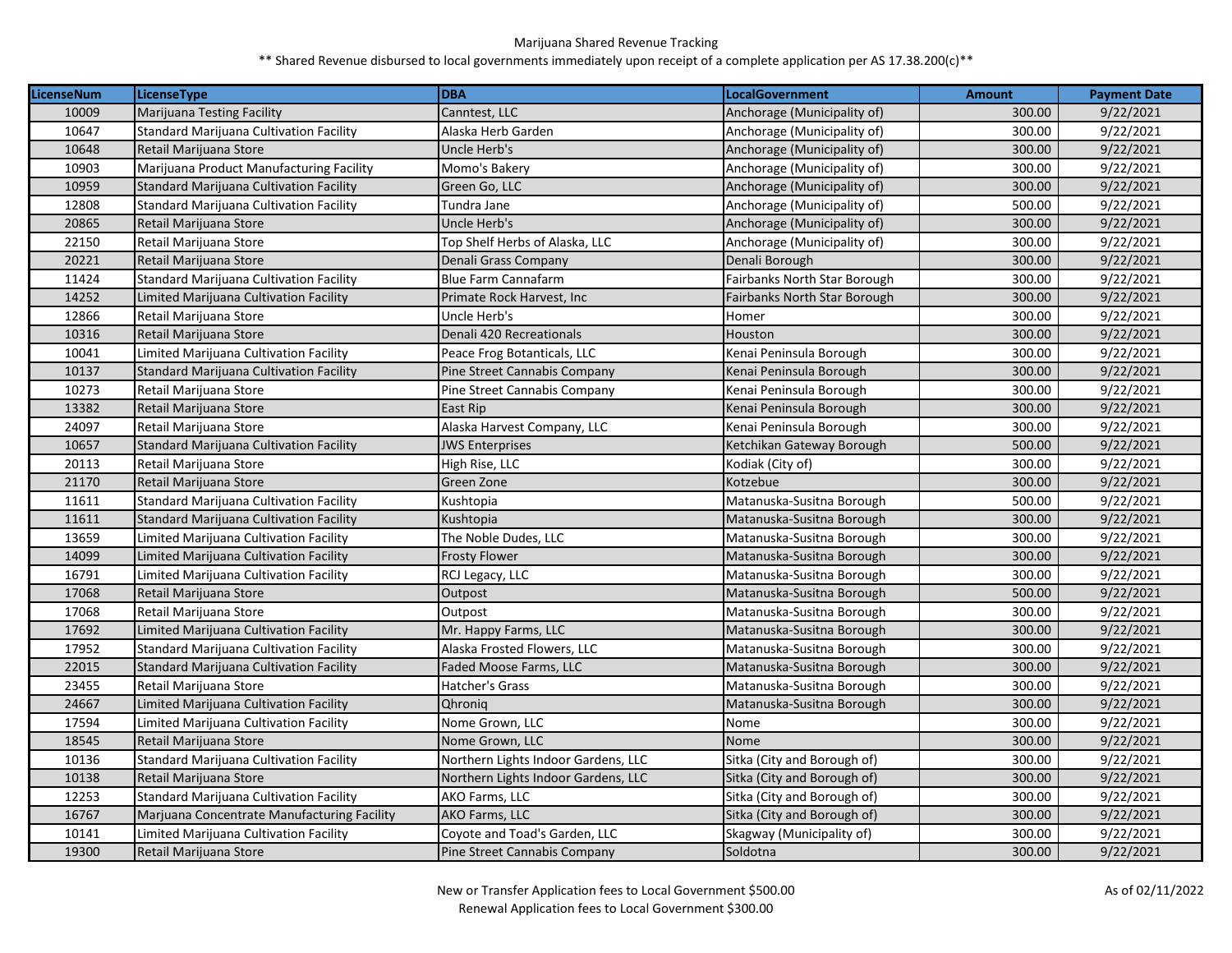| 10173 | Retail Marijuana Store                        | Herbal Outfitters, LLC                  | Valdez                              | 300.00 | 9/22/2021 |
|-------|-----------------------------------------------|-----------------------------------------|-------------------------------------|--------|-----------|
| 10035 | Standard Marijuna Cultivation Facility        | <b>Arctic Herbery</b>                   | Anchorage (Municipality of)         | 300.00 | 10/1/2021 |
| 10037 | Retail Marijuana Store                        | <b>Arctic Herbery</b>                   | Anchorage (Municipality of)         | 300.00 | 10/1/2021 |
| 10097 | Retail Marijuana Store                        | Raspberry Roots                         | Anchorage (Municipality of)         | 300.00 | 10/1/2021 |
| 10098 | <b>Standard Marijuna Cultivation Facility</b> | Raspberry Roots                         | Anchorage (Municipality of)         | 300.00 | 10/1/2021 |
| 10239 | Limited Marijuana Cultivation Facility        | Alaska Rustic, LLC                      | Anchorage (Municipality of)         | 300.00 | 10/1/2021 |
| 10245 | Retail Marijuana Store                        | <b>AK Slow Burn</b>                     | Anchorage (Municipality of)         | 300.00 | 10/1/2021 |
| 10267 | Retail Marijuana Store                        | <b>AM Delight</b>                       | Anchorage (Municipality of)         | 300.00 | 10/1/2021 |
| 10856 | Marijuana Product Manufacturing Facility      | Raspberry Roots                         | Anchorage (Municipality of)         | 300.00 | 10/1/2021 |
| 10975 | Retail Marijuana Store                        | Piece of Mind Alaskan Cannabis          | Anchorage (Municipality of)         | 300.00 | 10/1/2021 |
| 11411 | Retail Marijuana Store                        | Denali Dispensaries, LLC                | Anchorage (Municipality of)         | 300.00 | 10/1/2021 |
| 11731 | Retail Marijuana Store                        | <b>AK Slow Burn</b>                     | Anchorage (Municipality of)         | 300.00 | 10/1/2021 |
| 12768 | Retail Marijuana Store                        | Secret Garden Cannabis                  | Anchorage (Municipality of)         | 300.00 | 10/1/2021 |
| 12769 | Marijuana Product Manufacturing Facility      | Secret Garden Cannabis                  | Anchorage (Municipality of)         | 300.00 | 10/1/2021 |
| 12770 | Standard Marijuna Cultivation Facility        | Secret Garden Cannabis                  | Anchorage (Municipality of)         | 300.00 | 10/1/2021 |
| 15019 | Retail Marijuana Store                        | The Tree House AK                       | Anchorage (Municipality of)         | 300.00 | 10/1/2021 |
| 18117 | Retail Marijuana Store                        | Mary Jane's Cannabis Emporium           | Anchorage (Municipality of)         | 300.00 | 10/1/2021 |
| 19277 | Retail Marijuana Store                        | The Herbal Cache, LLC                   | Anchorage (Municipality of)         | 300.00 | 10/1/2021 |
| 20983 | Retail Marijuana Store                        | King Street Cannabis Co                 | Anchorage (Municipality of)         | 300.00 | 10/1/2021 |
| 20984 | <b>Standard Marijuna Cultivation Facility</b> | Quintessence Farms                      | Anchorage (Municipality of)         | 300.00 | 10/1/2021 |
| 23468 | Retail Marijuana Store                        | Green Growcer                           | Anchorage (Municipality of)         | 300.00 | 10/1/2021 |
| 23503 | Marijuana Product Manufacturing Facility      | Green Growcer                           | Anchorage (Municipality of)         | 300.00 | 10/1/2021 |
| 27922 | Standard Marijuna Cultivation Facility        | <b>Bad Habits</b>                       | Anchorage (Municipality of)         | 500.00 | 10/1/2021 |
| 21227 | Retail Marijuana Store                        | Kusko Kush                              | <b>Bethel</b>                       | 300.00 | 10/1/2021 |
| 10131 | Retail Marijuana Store                        | Pakalolo Supply Company, Inc            | Fairbanks (City of)                 | 300.00 | 10/1/2021 |
| 10230 | <b>Standard Marijuna Cultivation Facility</b> | Pakalolo Supply Company, Inc            | Fairbanks (City of)                 | 300.00 | 10/1/2021 |
| 10589 | Retail Marijuana Store                        | Natures Releaf, LLC                     | Fairbanks (City of)                 | 300.00 | 10/1/2021 |
| 12325 | Retail Marijuana Store                        | <b>Good Cannabis</b>                    | Fairbanks (City of)                 | 300.00 | 10/1/2021 |
| 16006 | Marijuana Product Manufacturing Facility      | Arctic Bakery, LLC                      | Fairbanks (City of)                 | 300.00 | 10/1/2021 |
| 17250 | Retail Marijuana Store                        | Pipe and Leaf: Premium Alaskan Cannabis | Fairbanks (City of)                 | 300.00 | 10/1/2021 |
| 10005 | Standard Marijuna Cultivation Facility        | Rosie Creek Farm                        | Fairbanks North Star Borough        | 300.00 | 10/1/2021 |
| 10027 | Standard Marijuna Cultivation Facility        | Black Rapids, LLC                       | Fairbanks North Star Borough        | 300.00 | 10/1/2021 |
| 10165 | Marijuana Product Manufacturing Facility      | Good Cannabis                           | Fairbanks North Star Borough        | 300.00 | 10/1/2021 |
| 10166 | Standard Marijuna Cultivation Facility        | Good Cannabis                           | Fairbanks North Star Borough        | 300.00 | 10/1/2021 |
| 11092 | Standard Marijuna Cultivation Facility        | Fairbanks Fireweed, LLC                 | Fairbanks North Star Borough        | 300.00 | 10/1/2021 |
| 12488 | Standard Marijuna Cultivation Facility        | Thirdstate                              | Fairbanks North Star Borough        | 300.00 | 10/1/2021 |
| 13119 | Retail Marijuana Store                        | Rebel Roots, LLC                        | Fairbanks North Star Borough        | 300.00 | 10/1/2021 |
| 14477 | Standard Marijuna Cultivation Facility        | Fox Creek, LLC                          | <b>Fairbanks North Star Borough</b> | 300.00 | 10/1/2021 |
| 15557 | Limited Marijuana Cultivation Facility        | <b>Polychrome Grass</b>                 | Fairbanks North Star Borough        | 300.00 | 10/1/2021 |
| 15918 | <b>Standard Marijuna Cultivation Facility</b> | Barefoot Grow Company, LLC              | Fairbanks North Star Borough        | 300.00 | 10/1/2021 |
| 23146 | Marijuana Product Manufacturing Facility      | Dosed Edibles Alaska                    | Fairbanks North Star Borough        | 300.00 | 10/1/2021 |
| 23736 | Marijuana Product Manufacturing Facility      | Tundra Brewing, LLC                     | <b>Fairbanks North Star Borough</b> | 300.00 | 10/1/2021 |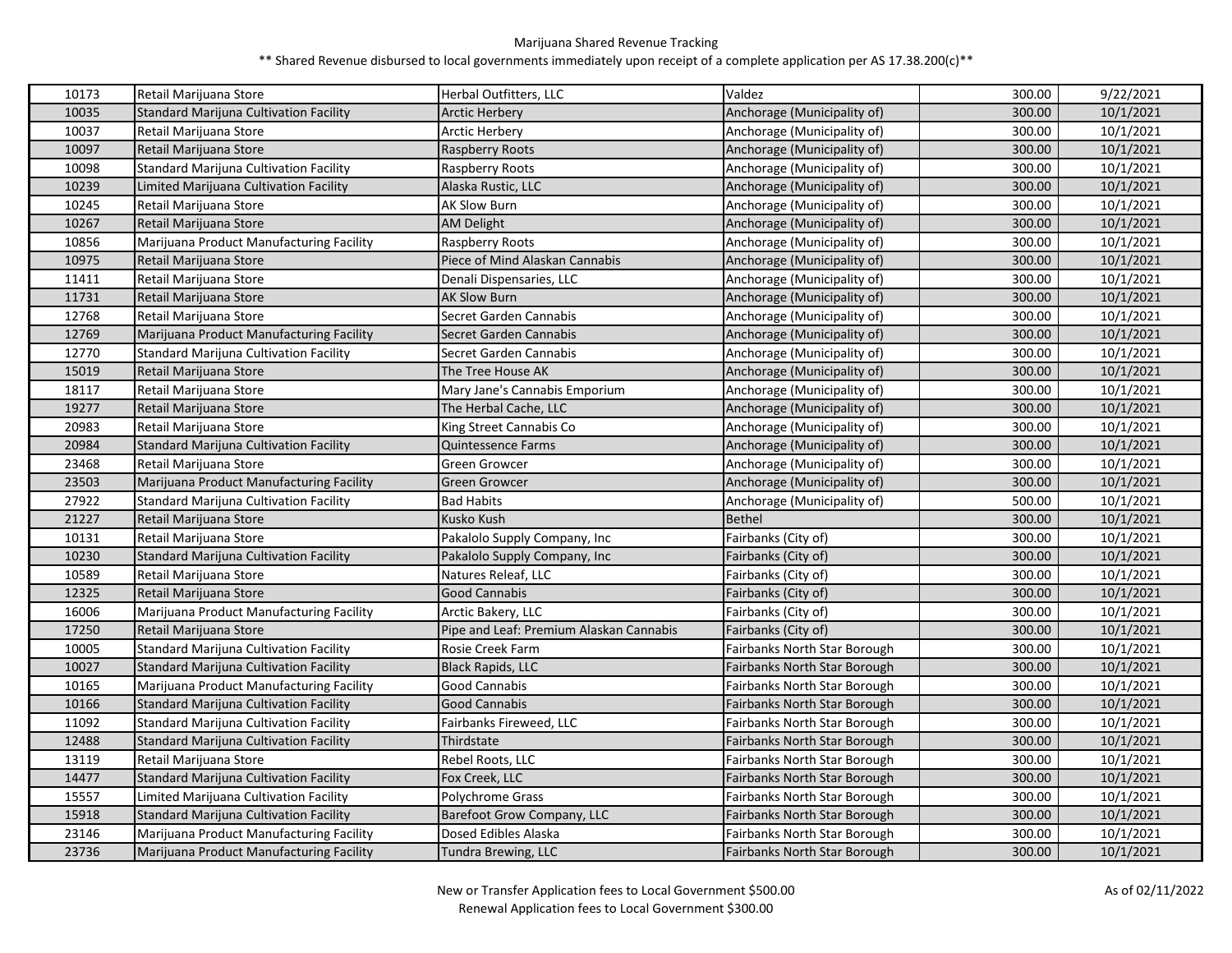| 12680 | <b>Standard Marijuna Cultivation Facility</b> | <b>Flower Mountain Farms</b>    | Haines Borough               | 300.00 | 10/1/2021 |
|-------|-----------------------------------------------|---------------------------------|------------------------------|--------|-----------|
| 14885 | Limited Marijuana Cultivation Facility        | Karma Grown Gardens, LLC        | Houston                      | 300.00 | 10/1/2021 |
| 16225 | Limited Marijuana Cultivation Facility        | Green Ghost Farms, LLC          | Houston                      | 300.00 | 10/1/2021 |
| 12176 | <b>Standard Marijuna Cultivation Facility</b> | Taku Horticulture Company, LLC  | Juneau (City and Borough of) | 300.00 | 10/1/2021 |
| 25190 | Retail Marijuana Store                        | Alaskan Coffee Pot              | Juneau (City and Borough of) | 300.00 | 10/1/2021 |
| 12303 | Limited Marijuana Cultivation Facility        | Peninsula Botanicals            | Kenai (City of)              | 300.00 | 10/1/2021 |
| 14432 | Marijuana Product Manufacturing Facility      | Herban Extracts, LLC            | Kenai (City of)              | 300.00 | 10/1/2021 |
| 15393 | Retail Marijuana Store                        | Majestic Gardens, LLC           | Kenai (City of)              | 300.00 | 10/1/2021 |
| 17808 | Retail Marijuana Store                        | Kenai River Cannabis            | Kenai (City of)              | 300.00 | 10/1/2021 |
| 10057 | Retail Marijuana Store                        | Alaskan Cannabis Outfitters     | Kenai Peninsula Borough      | 300.00 | 10/1/2021 |
| 10176 | Limited Marijuana Cultivation Facility        | Alpha Kilo, LLC                 | Kenai Peninsula Borough      | 300.00 | 10/1/2021 |
| 10193 | Limited Marijuana Cultivation Facility        | <b>Stoney Creek Cultivators</b> | Kenai Peninsula Borough      | 300.00 | 10/1/2021 |
| 10831 | Retail Marijuana Store                        | High Bush Buds                  | Kenai Peninsula Borough      | 300.00 | 10/1/2021 |
| 11214 | Standard Marijuna Cultivation Facility        | Alaska Harvest Company, LLC     | Kenai Peninsula Borough      | 300.00 | 10/1/2021 |
| 11649 | Standard Marijuna Cultivation Facility        | K Beach Reef                    | Kenai Peninsula Borough      | 300.00 | 10/1/2021 |
| 12989 | Limited Marijuana Cultivation Facility        | <b>Pinnacle Projects</b>        | Kenai Peninsula Borough      | 300.00 | 10/1/2021 |
| 13116 | Limited Marijuana Cultivation Facility        | Green Escape                    | Kenai Peninsula Borough      | 300.00 | 10/1/2021 |
| 13257 | <b>Standard Marijuna Cultivation Facility</b> | Alaska Growth                   | Kenai Peninsula Borough      | 300.00 | 10/1/2021 |
| 14002 | Limited Marijuana Cultivation Facility        | <b>CNE Development</b>          | Kenai Peninsula Borough      | 300.00 | 10/1/2021 |
| 15519 | Standard Marijuna Cultivation Facility        | Peace Frog Botanicals II, LLC   | Kenai Peninsula Borough      | 300.00 | 10/1/2021 |
| 15916 | Retail Marijuana Store                        | K Beach Reef                    | Kenai Peninsula Borough      | 300.00 | 10/1/2021 |
| 27711 | <b>Standard Marijuna Cultivation Facility</b> | Alaska Off Grid Cannabis Co     | Kenai Peninsula Borough      | 500.00 | 10/1/2021 |
| 10922 | Limited Marijuana Cultivation Facility        | Sparkle Farms Alaska            | Ketchikan Gateway Borough    | 300.00 | 10/1/2021 |
| 10061 | <b>Standard Marijuna Cultivation Facility</b> | High Tide Farms, LLC            | Matanuska-Susitna Borough    | 300.00 | 10/1/2021 |
| 11413 | <b>Standard Marijuna Cultivation Facility</b> | Denali Dispensaries, LLC        | Matanuska-Susitna Borough    | 300.00 | 10/1/2021 |
| 12448 | Limited Marijuana Cultivation Facility        | Will's World                    | Matanuska-Susitna Borough    | 300.00 | 10/1/2021 |
| 12482 | Marijuana Concentrate Manufacturing Facility  | High Tide Farms, LLC            | Matanuska-Susitna Borough    | 300.00 | 10/1/2021 |
| 12536 | Marijuana Concentrate Manufacturing Facility  | Will's World                    | Matanuska-Susitna Borough    | 300.00 | 10/1/2021 |
| 12550 | Limited Marijuana Cultivation Facility        | <b>Frontier Farmers</b>         | Matanuska-Susitna Borough    | 300.00 | 10/1/2021 |
| 13249 | Marijuana Product Manufacturing Facility      | X-Tracted Laboratories          | Matanuska-Susitna Borough    | 300.00 | 10/1/2021 |
| 13344 | Limited Marijuana Cultivation Facility        | TLG Garden, LLC                 | Matanuska-Susitna Borough    | 300.00 | 10/1/2021 |
| 13487 | <b>Standard Marijuna Cultivation Facility</b> | The Connoisseur                 | Matanuska-Susitna Borough    | 300.00 | 10/1/2021 |
| 13776 | <b>Standard Marijuna Cultivation Facility</b> | Alaska Skunkworks, LLC          | Matanuska-Susitna Borough    | 300.00 | 10/1/2021 |
| 13864 | Limited Marijuana Cultivation Facility        | House OP                        | Matanuska-Susitna Borough    | 300.00 | 10/1/2021 |
| 14245 | Limited Marijuana Cultivation Facility        | CannaFrost                      | Matanuska-Susitna Borough    | 300.00 | 10/1/2021 |
| 14427 | Limited Marijuana Cultivation Facility        | Elevated Heights, LLC           | Matanuska-Susitna Borough    | 300.00 | 10/1/2021 |
| 15788 | Retail Marijuana Store                        | Scorpion Grass                  | Matanuska-Susitna Borough    | 300.00 | 10/1/2021 |
| 15789 | Standard Marijuna Cultivation Facility        | <b>Scorpion Grass</b>           | Matanuska-Susitna Borough    | 300.00 | 10/1/2021 |
| 15790 | Marijuana Product Manufacturing Facility      | <b>Scorpion Grass</b>           | Matanuska-Susitna Borough    | 300.00 | 10/1/2021 |
| 16170 | <b>Standard Marijuna Cultivation Facility</b> | Herbal Dreams, LLC              | Matanuska-Susitna Borough    | 300.00 | 10/1/2021 |
| 16181 | Limited Marijuana Cultivation Facility        | Potter's Harvest, LLC           | Matanuska-Susitna Borough    | 300.00 | 10/1/2021 |
| 17105 | Limited Marijuana Cultivation Facility        | Sweet Matanuska Green           | Matanuska-Susitna Borough    | 300.00 | 10/1/2021 |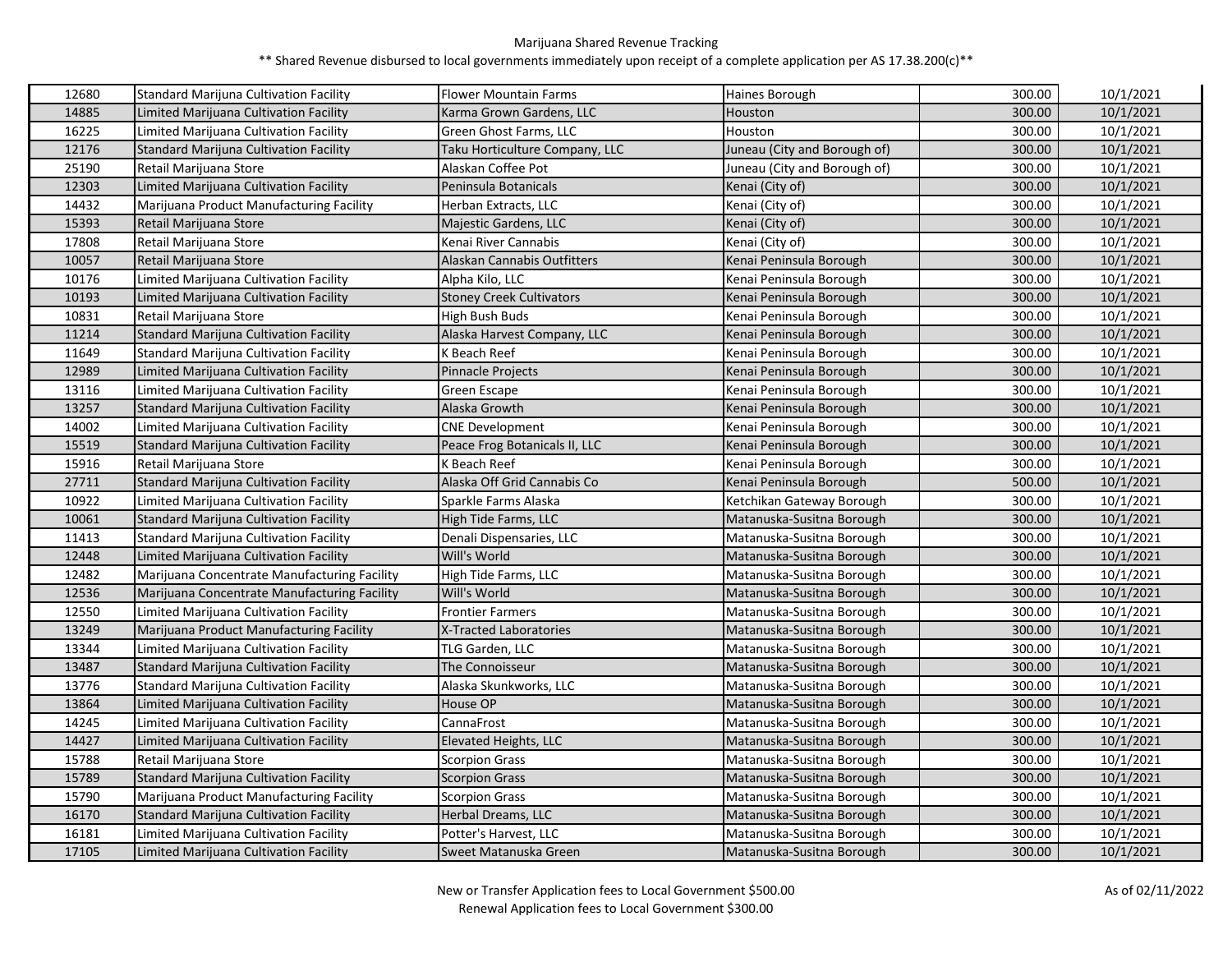| 17816 | Limited Marijuana Cultivation Facility         | Talkeetna Traditions, LLC            | Matanuska-Susitna Borough   | 300.00       | 10/1/2021  |
|-------|------------------------------------------------|--------------------------------------|-----------------------------|--------------|------------|
| 17916 | Limited Marijuana Cultivation Facility         | <b>Top Tier Gardens, LLC</b>         | Matanuska-Susitna Borough   | 300.00       | 10/1/2021  |
| 18931 | Limited Marijuana Cultivation Facility         | Matanuska Bud, LLC                   | Matanuska-Susitna Borough   | 300.00       | 10/1/2021  |
| 19204 | Limited Marijuana Cultivation Facility         | Mikey's Place, LLC                   | Matanuska-Susitna Borough   | 300.00       | 10/1/2021  |
| 21092 | Limited Marijuana Cultivation Facility         | Johnny Dae Farms, LLC                | Matanuska-Susitna Borough   | 300.00       | 10/1/2021  |
| 21619 | Retail Marijuana Store                         | Laughing Salmon                      | Matanuska-Susitna Borough   | 300.00       | 10/1/2021  |
| 22091 | Retail Marijuana Store                         | Green Raven, LLC                     | Matanuska-Susitna Borough   | 300.00       | 10/1/2021  |
| 23122 | Retail Marijuana Store                         | <b>MSB Flight</b>                    | Matanuska-Susitna Borough   | 300.00       | 10/1/2021  |
| 24049 | Retail Marijuana Store                         | Country Cannabis                     | Matanuska-Susitna Borough   | 300.00       | 10/1/2021  |
| 25145 | Limited Marijuana Cultivation Facility         | Alaska Botanical Farms               | Matanuska-Susitna Borough   | 300.00       | 10/1/2021  |
| 25707 | Limited Marijuana Cultivation Facility         | The Hangar AK                        | Matanuska-Susitna Borough   | 300.00       | 10/1/2021  |
| 26946 | Limited Marijuana Cultivation Facility         | One Sweet World                      | Matanuska-Susitna Borough   | 300.00       | 10/1/2021  |
| 10071 | Standard Marijuna Cultivation Facility         | Vern's Wicked Weed                   | Sitka (City and Borough of) | 300.00       | 10/1/2021  |
| 19898 | Retail Marijuana Store                         | AKO Farms Direct                     | Sitka (City and Borough of) | 300.00       | 10/1/2021  |
| 10080 | Standard Marijuana Cultivation Facility        | Dream Green Farms                    | Anchorage (Municipality of) | \$<br>300.00 | 11/19/2021 |
| 10082 | Marijuana Product Manufacturing Facility       | Einstein Labs                        | Anchorage (Municipality of) | Ś.<br>300.00 | 11/19/2021 |
| 10094 | Retail Marijuana Store                         | Alaskabuds, LLC                      | Anchorage (Municipality of) | \$<br>300.00 | 11/19/2021 |
| 10161 | <b>Standard Marijuana Cultivation Facility</b> | The Frost Frontier                   | Anchorage (Municipality of) | \$<br>300.00 | 11/19/2021 |
| 10162 | Retail Marijuana Store                         | The Frost Farms                      | Anchorage (Municipality of) | \$<br>300.00 | 11/19/2021 |
| 10272 | Limited Marijuana Cultivation Facility         | Lightening Strike Organics           | Anchorage (Municipality of) | \$<br>300.00 | 11/19/2021 |
| 10299 | <b>Standard Marijuana Cultivation Facility</b> | R.C. Tinderbox, LLC                  | Anchorage (Municipality of) | \$<br>300.00 | 11/19/2021 |
| 10301 | Marijuana Concentrate Manufacturing Facility   | R.C. Tinderbox, LLC                  | Anchorage (Municipality of) | \$<br>300.00 | 11/19/2021 |
| 10302 | Retail Marijuana Store                         | The House of Green                   | Anchorage (Municipality of) | \$<br>300.00 | 11/19/2021 |
| 10303 | <b>Standard Marijuana Cultivation Facility</b> | <b>BAM Alaska</b>                    | Anchorage (Municipality of) | \$<br>300.00 | 11/19/2021 |
| 10322 | Marijuana Concentrate Manufacturing Facility   | Babylon Company, LLC                 | Anchorage (Municipality of) | \$<br>300.00 | 11/19/2021 |
| 10577 | Retail Marijuana Store                         | Alaskan Leaf, LLC                    | Anchorage (Municipality of) | \$<br>300.00 | 11/19/2021 |
| 10647 | Standard Marijuana Cultivation Facility        | Alaska Herb Garden                   | Anchorage (Municipality of) | \$<br>500.00 | 11/19/2021 |
| 10671 | <b>Standard Marijuana Cultivation Facility</b> | Alaska Cannabis Exchange, LLC        | Anchorage (Municipality of) | \$<br>300.00 | 11/19/2021 |
| 10890 | Retail Marijuana Store                         | Pakalolo Oceanside                   | Anchorage (Municipality of) | \$<br>300.00 | 11/19/2021 |
| 11303 | Retail Marijuana Store                         | Hollyweed 907                        | Anchorage (Municipality of) | \$<br>300.00 | 11/19/2021 |
| 11304 | Marijuana Product Manufacturing Facility       | <b>Higher Altitude Manufacturing</b> | Anchorage (Municipality of) | \$<br>300.00 | 11/19/2021 |
| 11547 | Retail Marijuana Store                         | Cloudberry Cannabis                  | Anchorage (Municipality of) | \$<br>300.00 | 11/19/2021 |
| 11614 | Retail Marijuana Store                         | AK Joint                             | Anchorage (Municipality of) | \$<br>300.00 | 11/19/2021 |
| 11778 | Limited Marijuana Cultivation Facility         | Old School & Buffie, LLC             | Anchorage (Municipality of) | \$<br>300.00 | 11/19/2021 |
| 11920 | Standard Marijuana Cultivation Facility        | Voodoo Cannabis Company              | Anchorage (Municipality of) | \$<br>300.00 | 11/19/2021 |
| 12437 | Retail Marijuana Store                         | Alaska Cannabis Exchange, LLC        | Anchorage (Municipality of) | \$<br>300.00 | 11/19/2021 |
| 13503 | Limited Marijuana Cultivation Facility         | Alaska Greenworks, LLC               | Anchorage (Municipality of) | \$<br>300.00 | 11/19/2021 |
| 17480 | Retail Marijuana Store                         | Tundra Herb Company, LLC             | Anchorage (Municipality of) | \$<br>300.00 | 11/19/2021 |
| 20151 | Retail Marijuana Store                         | Alaska Tasty Cannabis, LLC           | Anchorage (Municipality of) | \$<br>300.00 | 11/19/2021 |
| 21724 | Retail Marijuana Store                         | The Red Light District               | Anchorage (Municipality of) | \$<br>300.00 | 11/19/2021 |
| 21725 | <b>Standard Marijuana Cultivation Facility</b> | The Red Light District               | Anchorage (Municipality of) | \$<br>300.00 | 11/19/2021 |
| 22713 | Retail Marijuana Store                         | Mile High Alaska                     | Anchorage (Municipality of) | \$<br>300.00 | 11/19/2021 |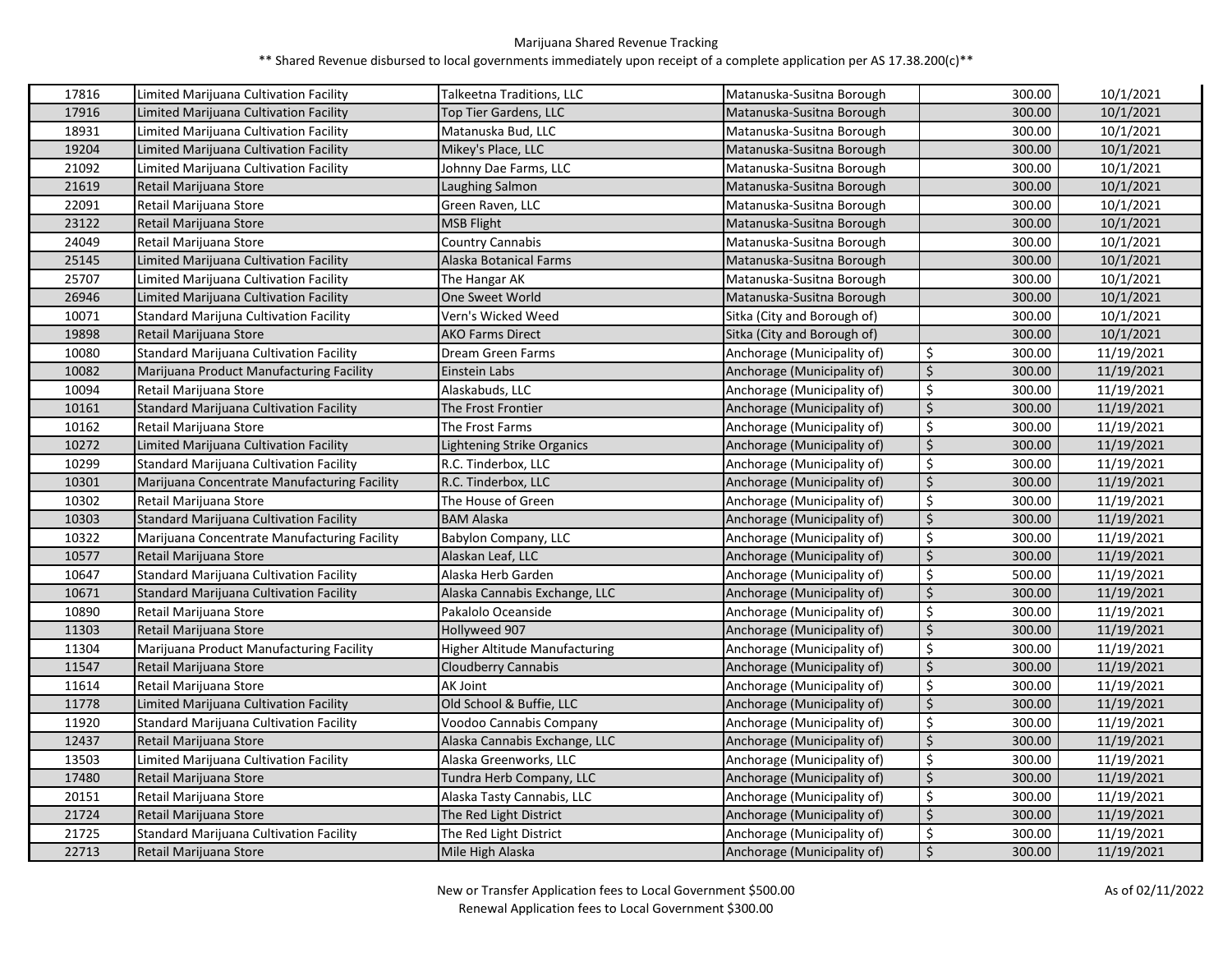| 25309 | Retail Marijuana Store                         | Voodoo Cannabis Company                | Anchorage (Municipality of)         | \$      | 300.00 | 11/19/2021 |
|-------|------------------------------------------------|----------------------------------------|-------------------------------------|---------|--------|------------|
| 18735 | Retail Marijuana Store                         | Alaskabuds, LLC                        | <b>Bethel</b>                       | Ś       | 300.00 | 11/19/2021 |
| 10958 | Standard Marijuana Cultivation Facility        | Green Life Supply, LLC                 | Fairbanks (City of)                 | \$      | 300.00 | 11/19/2021 |
| 11051 | <b>Standard Marijuana Cultivation Facility</b> | Northlink, LLC                         | Fairbanks (City of)                 | Ś       | 300.00 | 11/19/2021 |
| 11053 | Retail Marijuana Store                         | True Dank                              | Fairbanks (City of)                 | \$      | 300.00 | 11/19/2021 |
| 13479 | Standard Marijuana Cultivation Facility        | North Star Fire                        | Fairbanks (City of)                 | \$      | 300.00 | 11/19/2021 |
| 14467 | <b>Standard Marijuana Cultivation Facility</b> | Tanana Herb Company, LLC               | Fairbanks (City of)                 | \$      | 300.00 | 11/19/2021 |
| 15800 | Marijuana Product Manufacturing Facility       | <b>Baked Alaska, LLC</b>               | Fairbanks (City of)                 | Ś       | 300.00 | 11/19/2021 |
| 18187 | Retail Marijuana Store                         | The Fairbanks Cut, LLC                 | Fairbanks (City of)                 | \$      | 300.00 | 11/19/2021 |
| 20827 | Retail Marijuana Store                         | <b>Good Titrations</b>                 | Fairbanks (City of)                 | $\zeta$ | 300.00 | 11/19/2021 |
| 22809 | Retail Marijuana Store                         | Airport Way Best Bud                   | Fairbanks (City of)                 | \$      | 300.00 | 11/19/2021 |
| 10073 | <b>Standard Marijuana Cultivation Facility</b> | Alaskan Blooms, LLC                    | <b>Fairbanks North Star Borough</b> | \$      | 300.00 | 11/19/2021 |
| 10207 | <b>Standard Marijuana Cultivation Facility</b> | <b>Fanana Herb Company, LLC</b>        | Fairbanks North Star Borough        | \$      | 300.00 | 11/19/2021 |
| 10288 | Standard Marijuana Cultivation Facility        | <b>Foxy Enterprises</b>                | Fairbanks North Star Borough        | \$      | 300.00 | 11/19/2021 |
| 10308 | Limited Marijuana Cultivation Facility         | <b>GreenDreams Cultivation</b>         | Fairbanks North Star Borough        | \$      | 300.00 | 11/19/2021 |
| 10314 | Retail Marijuana Store                         | Alaskan Blooms, LLC                    | <b>Fairbanks North Star Borough</b> | \$      | 300.00 | 11/19/2021 |
| 10481 | Standard Marijuana Cultivation Facility        | Goldhill Gardens                       | Fairbanks North Star Borough        | \$      | 300.00 | 11/19/2021 |
| 10489 | Limited Marijuana Cultivation Facility         | <b>Ester Horticulture and Research</b> | Fairbanks North Star Borough        | $\zeta$ | 300.00 | 11/19/2021 |
| 10592 | Standard Marijuana Cultivation Facility        | Alaska Cannabis Cultivators            | Fairbanks North Star Borough        | \$      | 300.00 | 11/19/2021 |
| 11198 | Retail Marijuana Store                         | One Hit Wonder                         | <b>Fairbanks North Star Borough</b> | \$      | 300.00 | 11/19/2021 |
| 11319 | <b>Standard Marijuana Cultivation Facility</b> | Frontier Grow Labs, LLC                | Fairbanks North Star Borough        | $\zeta$ | 300.00 | 11/19/2021 |
| 11488 | <b>Standard Marijuana Cultivation Facility</b> | Alaska Tasty Cannabis, LLC             | <b>Fairbanks North Star Borough</b> | \$      | 300.00 | 11/19/2021 |
| 12616 | Standard Marijuana Cultivation Facility        | Frisson Farms, LLC                     | Fairbanks North Star Borough        | \$      | 300.00 | 11/19/2021 |
| 12956 | Retail Marijuana Store                         | <b>Grass Station 49</b>                | <b>Fairbanks North Star Borough</b> | \$      | 300.00 | 11/19/2021 |
| 13416 | <b>Standard Marijuana Cultivation Facility</b> | Happy Trees, LLC                       | Fairbanks North Star Borough        | \$      | 300.00 | 11/19/2021 |
| 13803 | Limited Marijuana Cultivation Facility         | Peak Season, LLC                       | Fairbanks North Star Borough        | \$      | 300.00 | 11/19/2021 |
| 16815 | Standard Marijuana Cultivation Facility        | Cut Above, LLC                         | Fairbanks North Star Borough        | \$      | 300.00 | 11/19/2021 |
| 11050 | Retail Marijuana Store                         | Houston Grass Station, LLC             | Houston                             | Ś       | 300.00 | 11/19/2021 |
| 12461 | Standard Marijuana Cultivation Facility        | Guest Services, LLC                    | Houston                             | \$      | 300.00 | 11/19/2021 |
| 18516 | <b>Standard Marijuana Cultivation Facility</b> | Bro Bro Budz, LLC                      | Houston                             | Ś       | 300.00 | 11/19/2021 |
| 21021 | Limited Marijuana Cultivation Facility         | <b>Choice Extracts</b>                 | Houston                             | Ś       | 300.00 | 11/19/2021 |
| 21022 | Marijuana Concentrate Manufacturing Facility   | <b>Choice Extracts</b>                 | Houston                             | Ś       | 300.00 | 11/19/2021 |
| 28780 | Limited Marijuana Cultivation Facility         | Van Geer Enterprises, LLC              | Houston                             | \$      | 500.00 | 11/19/2021 |
| 10266 | Standard Marijuana Cultivation Facility        | The Fireweed Factory, LLC              | Juneau (City and Borough of)        | $\zeta$ | 300.00 | 11/19/2021 |
| 10270 | Standard Marijuana Cultivation Facility        | Top Hat, LLC                           | Juneau (City and Borough of)        | \$      | 300.00 | 11/19/2021 |
| 10271 | Marijuana Product Manufacturing Facility       | Top Hat Concentrates, LLC              | Juneau (City and Borough of)        | \$      | 300.00 | 11/19/2021 |
| 10315 | <b>Standard Marijuana Cultivation Facility</b> | Green Elephant, LLC                    | Juneau (City and Borough of)        | \$      | 300.00 | 11/19/2021 |
| 10844 | Retail Marijuana Store                         | Green Elephant, LLC                    | Juneau (City and Borough of)        | $\zeta$ | 300.00 | 11/19/2021 |
| 11384 | <b>Standard Marijuana Cultivation Facility</b> | Green Elephant, LLC                    | Juneau (City and Borough of)        | \$      | 300.00 | 11/19/2021 |
| 15245 | Standard Marijuana Cultivation Facility        | North Star Gardens                     | Juneau (City and Borough of)        | $\zeta$ | 300.00 | 11/19/2021 |
| 15246 | Retail Marijuana Store                         | Thunder Cloud 9                        | Juneau (City and Borough of)        | \$      | 300.00 | 11/19/2021 |
| 14302 | Limited Marijuana Cultivation Facility         | Sherwood's Magical Forest              | Kachemak (City of)                  | \$      | 300.00 | 11/19/2021 |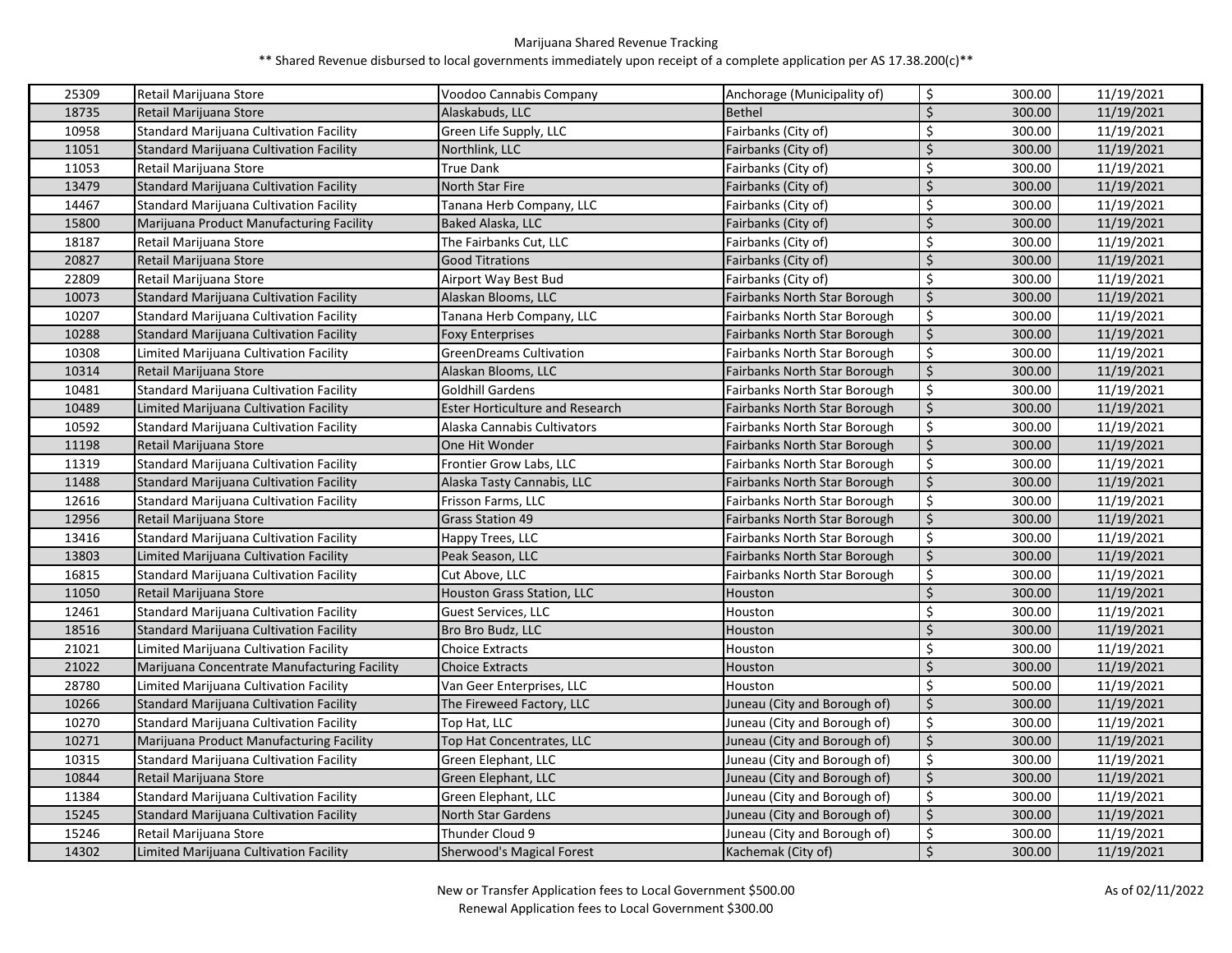| 15395 | Standard Marijuana Cultivation Facility        | Majestic Gardens, LLC                  | Kenai (City of)           | \$               | 300.00 | 11/19/2021 |
|-------|------------------------------------------------|----------------------------------------|---------------------------|------------------|--------|------------|
| 10011 | Limited Marijuana Cultivation Facility         | Green Rush Gardens, LLC                | Kenai Peninsula Borough   | \$               | 300.00 | 11/19/2021 |
| 10015 | Standard Marijuana Cultivation Facility        | Greatland Ganja, LLC                   | Kenai Peninsula Borough   | \$               | 300.00 | 11/19/2021 |
| 10025 | Standard Marijuana Cultivation Facility        | Moose Garden, LLC                      | Kenai Peninsula Borough   | \$               | 300.00 | 11/19/2021 |
| 10122 | Limited Marijuana Cultivation Facility         | <b>Stoney Creek Growers, LLC</b>       | Kenai Peninsula Borough   | \$               | 300.00 | 11/19/2021 |
| 10210 | Limited Marijuana Cultivation Facility         | Cannaboyd                              | Kenai Peninsula Borough   | $\zeta$          | 300.00 | 11/19/2021 |
| 11140 | Retail Marijuana Store                         | Fat Tops, LLC                          | Kenai Peninsula Borough   | \$               | 300.00 | 11/19/2021 |
| 12254 | Marijuana Product Manufacturing Facility       | Lady Gray Gourmet Medibles             | Kenai Peninsula Borough   | \$               | 300.00 | 11/19/2021 |
| 12255 | Limited Marijuana Cultivation Facility         | Lady Gray Growing                      | Kenai Peninsula Borough   | \$               | 300.00 | 11/19/2021 |
| 12872 | Standard Marijuana Cultivation Facility        | Greenstar, Inc                         | Kenai Peninsula Borough   | \$               | 300.00 | 11/19/2021 |
| 15190 | Limited Marijuana Cultivation Facility         | Coldsmoke Farms                        | Kenai Peninsula Borough   | \$               | 300.00 | 11/19/2021 |
| 15403 | Standard Marijuana Cultivation Facility        | <b>Worner Brothers Horticulture</b>    | Kenai Peninsula Borough   | \$               | 300.00 | 11/19/2021 |
| 17204 | Retail Marijuana Store                         | Mary's Garden                          | Kenai Peninsula Borough   | \$               | 300.00 | 11/19/2021 |
| 23777 | Retail Marijuana Store                         | <b>Arctic Herbery</b>                  | Kenai Peninsula Borough   | \$               | 300.00 | 11/19/2021 |
| 28917 | Retail Marijuana Store                         | Back Alley Vapes                       | Kenai Peninsula Borough   | \$               | 500.00 | 11/19/2021 |
| 10095 | Standard Marijuana Cultivation Facility        | <b>Rainforest Cannabis Cultivation</b> | Ketchikan (City of)       | \$               | 300.00 | 11/19/2021 |
| 10873 | Retail Marijuana Store                         | The Stoney Moose                       | Ketchikan (City of)       | \$               | 300.00 | 11/19/2021 |
| 10883 | Retail Marijuana Store                         | Rainforest Cannabis                    | Ketchikan (City of)       | $\zeta$          | 300.00 | 11/19/2021 |
| 15590 | Marijuana Testing Facility                     | Peak Analytical, LLC                   | Ketchikan (City of)       | \$               | 300.00 | 11/19/2021 |
| 10590 | Retail Marijuana Store                         | Cannabis Corner                        | Ketchikan Gateway Borough | \$               | 300.00 | 11/19/2021 |
| 10657 | Standard Marijuana Cultivation Facility        | <b>JWS Enterprises</b>                 | Ketchikan Gateway Borough | \$               | 300.00 | 11/19/2021 |
| 11957 | <b>Standard Marijuana Cultivation Facility</b> | Last Frontier Joint Operations, LLC    | Ketchikan Gateway Borough | $\overline{\xi}$ | 300.00 | 11/19/2021 |
| 14020 | Marijuana Concentrate Manufacturing Facility   | Frog Mountain, LLC                     | Ketchikan Gateway Borough | \$               | 300.00 | 11/19/2021 |
| 15867 | Standard Marijuana Cultivation Facility        | Ayme's Garden, LLC                     | Ketchikan Gateway Borough | \$               | 300.00 | 11/19/2021 |
| 16991 | Marijuana Product Manufacturing Facility       | <b>Stoney Moose Kitchens</b>           | Ketchikan Gateway Borough | \$               | 300.00 | 11/19/2021 |
| 19532 | Limited Marijuana Cultivation Facility         | Highliner Crafts, LLC                  | Ketchikan Gateway Borough | \$               | 300.00 | 11/19/2021 |
| 11582 | Limited Marijuana Cultivation Facility         | <b>Bells Flats Botanicals</b>          | Kodiak Island Borough     | \$               | 300.00 | 11/19/2021 |
| 17764 | Retail Marijuana Store                         | Alaskan Grown Cannabis                 | Kotzebue                  | $\zeta$          | 300.00 | 11/19/2021 |
| 10004 | Standard Marijuana Cultivation Facility        | Talkeetna Herb Company                 | Matanuska-Susitna Borough | \$               | 300.00 | 11/19/2021 |
| 10008 | Retail Marijuana Store                         | Green Jar                              | Matanuska-Susitna Borough | $\zeta$          | 300.00 | 11/19/2021 |
| 10040 | Limited Marijuana Cultivation Facility         | Alaska Precision                       | Matanuska-Susitna Borough | \$               | 300.00 | 11/19/2021 |
| 10799 | Standard Marijuana Cultivation Facility        | Calm N Collective                      | Matanuska-Susitna Borough | \$               | 300.00 | 11/19/2021 |
| 10799 | Standard Marijuana Cultivation Facility        | Calm N Collective                      | Matanuska-Susitna Borough | \$               | 500.00 | 11/19/2021 |
| 10901 | Retail Marijuana Store                         | The High Expedition Company            | Matanuska-Susitna Borough | \$               | 300.00 | 11/19/2021 |
| 11121 | Retail Marijuana Store                         | Bad Gramm3r, LLC                       | Matanuska-Susitna Borough | \$               | 300.00 | 11/19/2021 |
| 11664 | Standard Marijuana Cultivation Facility        | Suilnua                                | Matanuska-Susitna Borough | \$               | 300.00 | 11/19/2021 |
| 11921 | Limited Marijuana Cultivation Facility         | Snow Capped Gardens, LLC               | Matanuska-Susitna Borough | \$               | 300.00 | 11/19/2021 |
| 12612 | Limited Marijuana Cultivation Facility         | Absolem's Garden                       | Matanuska-Susitna Borough | \$               | 300.00 | 11/19/2021 |
| 12904 | Standard Marijuana Cultivation Facility        | <b>Grass Frontier Farms</b>            | Matanuska-Susitna Borough | \$               | 300.00 | 11/19/2021 |
| 13102 | Limited Marijuana Cultivation Facility         | Alaskabuds, LLC                        | Matanuska-Susitna Borough | \$               | 300.00 | 11/19/2021 |
| 13293 | Limited Marijuana Cultivation Facility         | Thrifty Hippie Cultivation, LLC        | Matanuska-Susitna Borough | \$               | 300.00 | 11/19/2021 |
| 13374 |                                                |                                        |                           |                  |        |            |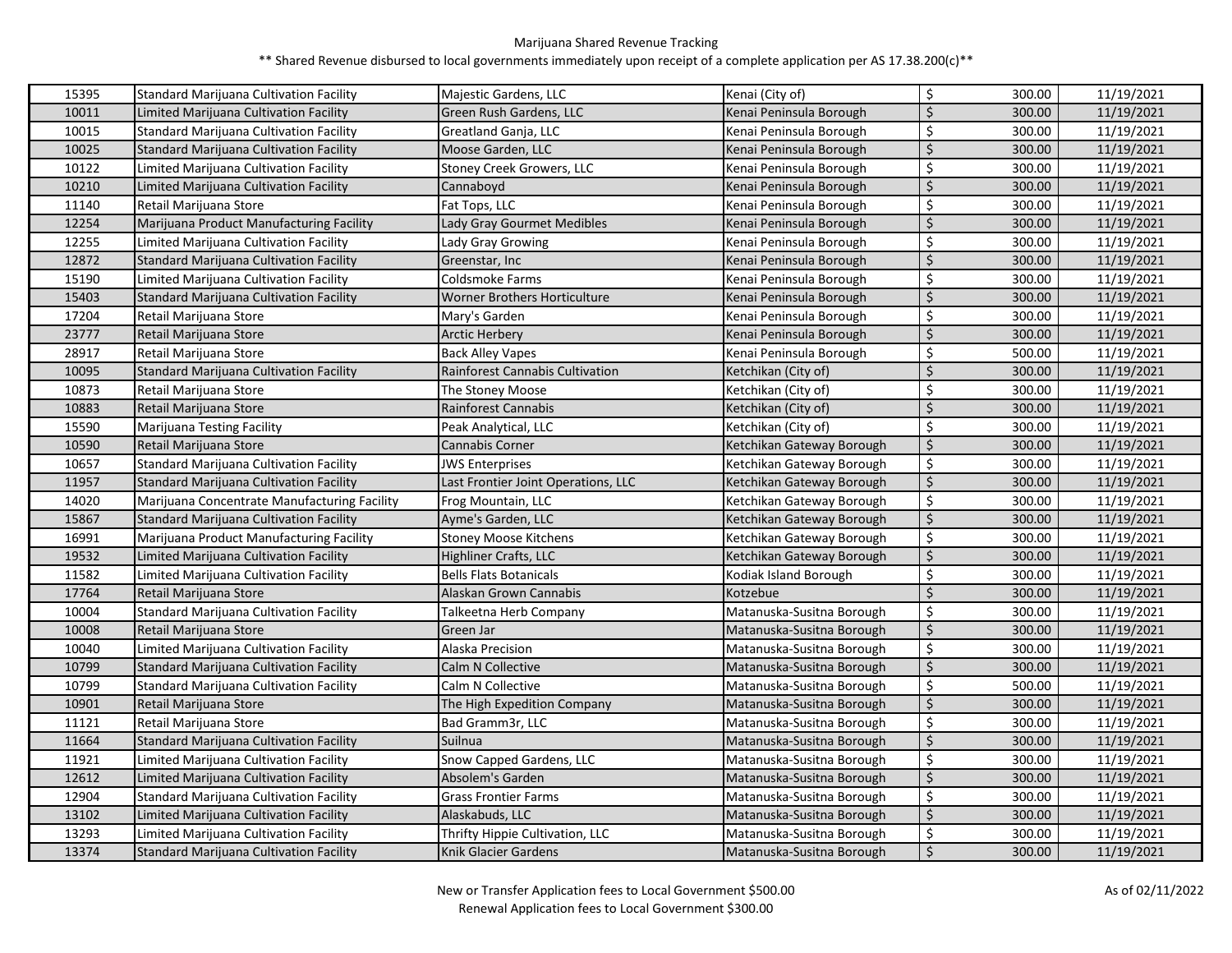| 13839 | Marijuana Product Manufacturing Facility       | <b>Frontier Manufacturing</b>         | Matanuska-Susitna Borough   | \$                             | 300.00 | 11/19/2021 |
|-------|------------------------------------------------|---------------------------------------|-----------------------------|--------------------------------|--------|------------|
| 14178 | Limited Marijuana Cultivation Facility         | Bodhi Tree Wellness                   | Matanuska-Susitna Borough   | $\zeta$                        | 300.00 | 11/19/2021 |
| 14199 | Limited Marijuana Cultivation Facility         | Matanuska Cannabis Company            | Matanuska-Susitna Borough   | $\zeta$                        | 300.00 | 11/19/2021 |
| 14200 | Retail Marijuana Store                         | Matanuska Cannabis Company            | Matanuska-Susitna Borough   | $\zeta$                        | 300.00 | 11/19/2021 |
| 14581 | Limited Marijuana Cultivation Facility         | AK Best Buds, LLC                     | Matanuska-Susitna Borough   | \$                             | 300.00 | 11/19/2021 |
| 14736 | Limited Marijuana Cultivation Facility         | The Happy Harvest Company, LLC        | Matanuska-Susitna Borough   | $\zeta$                        | 300.00 | 11/19/2021 |
| 14800 | Limited Marijuana Cultivation Facility         | Field's of Green, LLC                 | Matanuska-Susitna Borough   | $\zeta$                        | 300.00 | 11/19/2021 |
| 14919 | Limited Marijuana Cultivation Facility         | Rasta Farms, LLC                      | Matanuska-Susitna Borough   | $\zeta$                        | 300.00 | 11/19/2021 |
| 15025 | Limited Marijuana Cultivation Facility         | Mad Mota                              | Matanuska-Susitna Borough   | \$                             | 300.00 | 11/19/2021 |
| 15223 | Limited Marijuana Cultivation Facility         | Rock Hard Nugz AK                     | Matanuska-Susitna Borough   | $\boldsymbol{\dot{\varsigma}}$ | 300.00 | 11/19/2021 |
| 15530 | Limited Marijuana Cultivation Facility         | <b>Budmasters Limited Partnership</b> | Matanuska-Susitna Borough   | \$                             | 300.00 | 11/19/2021 |
| 16015 | Limited Marijuana Cultivation Facility         | <b>Bluffside Gardens</b>              | Matanuska-Susitna Borough   | $\zeta$                        | 300.00 | 11/19/2021 |
| 16276 | Limited Marijuana Cultivation Facility         | Alaskan Dream, LLC                    | Matanuska-Susitna Borough   | \$                             | 300.00 | 11/19/2021 |
| 16916 | Limited Marijuana Cultivation Facility         | Dutch Buds Cannabis Co                | Matanuska-Susitna Borough   | $\zeta$                        | 300.00 | 11/19/2021 |
| 17778 | Limited Marijuana Cultivation Facility         | Red Fox Farms, LLC                    | Matanuska-Susitna Borough   | $\zeta$                        | 300.00 | 11/19/2021 |
| 17886 | Limited Marijuana Cultivation Facility         | <b>BAM Alaska</b>                     | Matanuska-Susitna Borough   | $\zeta$                        | 300.00 | 11/19/2021 |
| 19178 | Retail Marijuana Store                         | Higher by Bad Gramm3r, LLC            | Matanuska-Susitna Borough   | $\zeta$                        | 300.00 | 11/19/2021 |
| 19466 | Limited Marijuana Cultivation Facility         | Green Acres 907, LLC                  | Matanuska-Susitna Borough   | \$                             | 300.00 | 11/19/2021 |
| 19874 | Limited Marijuana Cultivation Facility         | Snow Capped Gardens 2, LLC            | Matanuska-Susitna Borough   | \$                             | 300.00 | 11/19/2021 |
| 22327 | Retail Marijuana Store                         | Canna Get Happy, LLC                  | Matanuska-Susitna Borough   | $\zeta$                        | 300.00 | 11/19/2021 |
| 22369 | Standard Marijuana Cultivation Facility        | Bubba Greens, LLC                     | Matanuska-Susitna Borough   | \$                             | 300.00 | 11/19/2021 |
| 22960 | Limited Marijuana Cultivation Facility         | & M Investments, LLC                  | Matanuska-Susitna Borough   | $\overline{\mathbf{S}}$        | 300.00 | 11/19/2021 |
| 23634 | Marijuana Testing Facility                     | Land & Seas Laboratory                | Matanuska-Susitna Borough   | \$                             | 300.00 | 11/19/2021 |
| 24237 | Limited Marijuana Cultivation Facility         | Caradundy Colas                       | Matanuska-Susitna Borough   | $\boldsymbol{\dot{\varsigma}}$ | 300.00 | 11/19/2021 |
| 24714 | Limited Marijuana Cultivation Facility         | Cabin Bud                             | Matanuska-Susitna Borough   | $\zeta$                        | 500.00 | 11/19/2021 |
| 24870 | Retail Marijuana Store                         | High-Mark Cannabis                    | Matanuska-Susitna Borough   | $\zeta$                        | 300.00 | 11/19/2021 |
| 28104 | Limited Marijuana Cultivation Facility         | The Hash Frontier Gardens             | Matanuska-Susitna Borough   | \$                             | 500.00 | 11/19/2021 |
| 28459 | Limited Marijuana Cultivation Facility         | Aristocracy                           | Matanuska-Susitna Borough   | $\zeta$                        | 500.00 | 11/19/2021 |
| 28617 | Standard Marijuana Cultivation Facility        | Denali Farms                          | Matanuska-Susitna Borough   | \$                             | 500.00 | 11/19/2021 |
| 28628 | Standard Marijuana Cultivation Facility        | AK Legacy Genetics                    | Matanuska-Susitna Borough   | $\zeta$                        | 500.00 | 11/19/2021 |
| 28667 | Standard Marijuana Cultivation Facility        | Green Moose Gardens                   | Matanuska-Susitna Borough   | $\zeta$                        | 500.00 | 11/19/2021 |
| 28705 | Limited Marijuana Cultivation Facility         | Turquoise Leaf Cultivation            | Matanuska-Susitna Borough   | \$                             | 500.00 | 11/19/2021 |
| 11119 | Retail Marijuana Store                         | <b>Gudlief Organization</b>           | Nome                        | \$                             | 300.00 | 11/19/2021 |
| 17077 | Retail Marijuana Store                         | Grass Station 49                      | Nome                        | $\zeta$                        | 300.00 | 11/19/2021 |
| 10163 | Retail Marijuana Store                         | The 420                               | Petersburg Borough          | \$                             | 300.00 | 11/19/2021 |
| 14511 | Standard Marijuana Cultivation Facility        | Sea*Weed Farms                        | Petersburg Borough          | $\zeta$                        | 300.00 | 11/19/2021 |
| 17758 | Retail Marijuana Store                         | The Tufted Puffin, LLC                | Seward                      | $\boldsymbol{\dot{\varsigma}}$ | 300.00 | 11/19/2021 |
| 10220 | Retail Marijuana Store                         | <b>Weed Dudes</b>                     | Sitka (City and Borough of) | $\overline{\xi}$               | 300.00 | 11/19/2021 |
| 13577 | <b>Standard Marijuana Cultivation Facility</b> | Fiberflite                            | Sitka (City and Borough of) | $\zeta$                        | 300.00 | 11/19/2021 |
| 10149 | Retail Marijuana Store                         | Remedy Shoppe, LLC                    | Skagway (Municipality of)   | $\zeta$                        | 300.00 | 11/19/2021 |
| 19834 | Retail Marijuana Store                         | Coldsmoke                             | Soldotna                    | \$                             | 300.00 | 11/19/2021 |
| 10043 | Limited Marijuana Cultivation Facility         | Alaskan Greenery                      | Valdez                      | $\zeta$                        | 300.00 | 11/19/2021 |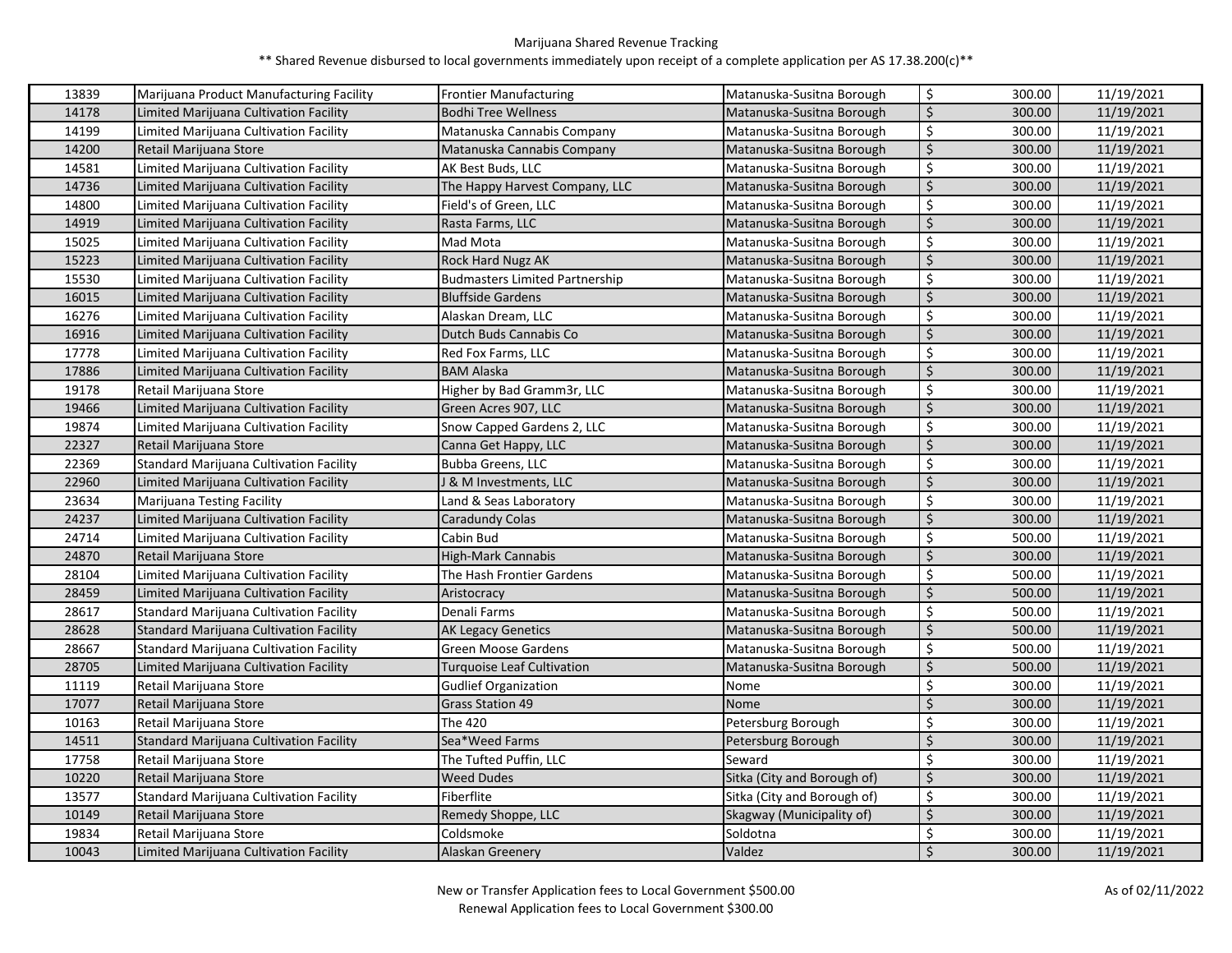| 10200 | Retail Marijuana Store                         | Happy Cannabis                 | Wrangell (City and Borough of)      | \$                             | 300.00 | 11/19/2021 |
|-------|------------------------------------------------|--------------------------------|-------------------------------------|--------------------------------|--------|------------|
| 10201 | Standard Marijuana Cultivation Facility        | Happy Cannabis                 | Wrangell (City and Borough of)      | $\zeta$                        | 300.00 | 11/19/2021 |
| 10021 | Retail Marijuana Store                         | Enlighten Alaska, LLC          | Anchorage (Municipality of)         | \$                             | 300.00 | 12/9/2021  |
| 10107 | Standard Marijuana Cultivation Facility        | <b>Arctic Earth</b>            | Anchorage (Municipality of)         | \$                             | 300.00 | 12/9/2021  |
| 10174 | <b>Standard Marijuana Cultivation Facility</b> | Parallel 64, LLC               | Anchorage (Municipality of)         | \$                             | 300.00 | 12/9/2021  |
| 10190 | Retail Marijuana Store                         | The Great Alaskan Kush Company | Anchorage (Municipality of)         | $\zeta$                        | 500.00 | 12/9/2021  |
| 10284 | <b>Standard Marijuana Cultivation Facility</b> | Catalyst Cannabis Company      | Anchorage (Municipality of)         | \$                             | 300.00 | 12/9/2021  |
| 10646 | Retail Marijuana Store                         | The Green Room AK              | Anchorage (Municipality of)         | $\zeta$                        | 300.00 | 12/9/2021  |
| 11638 | Retail Marijuana Store                         | Catalyst Cannabis Company      | Anchorage (Municipality of)         | \$                             | 300.00 | 12/9/2021  |
| 14073 | Standard Marijuana Cultivation Facility        | Denali Fire                    | Anchorage (Municipality of)         | $\boldsymbol{\dot{\varsigma}}$ | 300.00 | 12/9/2021  |
| 14083 | Retail Marijuana Store                         | Alaska Weeds                   | Anchorage (Municipality of)         | \$                             | 300.00 | 12/9/2021  |
| 14619 | Marijuana Product Manufacturing Facility       | Denali Fire Extracts           | Anchorage (Municipality of)         | $\zeta$                        | 300.00 | 12/9/2021  |
| 15594 | Marijuana Product Manufacturing Facility       | Cold Creek Extracts            | Anchorage (Municipality of)         | \$                             | 300.00 | 12/9/2021  |
| 20151 | Retail Marijuana Store                         | Alaska Tasty Cannabis, LLC     | Anchorage (Municipality of)         | \$                             | 300.00 | 12/9/2021  |
| 21552 | Marijuana Product Manufacturing Facility       | Enlighten Extracts             | Anchorage (Municipality of)         | \$                             | 300.00 | 12/9/2021  |
| 22716 | Retail Marijuana Store                         | Cannabliss                     | Anchorage (Municipality of)         | \$                             | 300.00 | 12/9/2021  |
| 23821 | Retail Marijuana Store                         | Catalyst Cannabis Company      | Anchorage (Municipality of)         | \$                             | 300.00 | 12/9/2021  |
| 24238 | Retail Marijuana Store                         | Ganja Guys of Alaska           | Anchorage (Municipality of)         | $\zeta$                        | 300.00 | 12/9/2021  |
| 24541 | Retail Marijuana Store                         | Releaf                         | Anchorage (Municipality of)         | \$                             | 500.00 | 12/9/2021  |
| 16184 | Retail Marijuana Store                         | Thee Treasure Chest, LLC       | Craig                               | \$                             | 300.00 | 12/9/2021  |
| 11382 | Retail Marijuana Store                         | Denali's Cannabis Cache, LLC   | Denali Borough                      | \$                             | 300.00 | 12/9/2021  |
| 10112 | <b>Standard Marijuana Cultivation Facility</b> | Great Alaskan Bud Company      | Fairbanks (City of)                 | $\zeta$                        | 300.00 | 12/9/2021  |
| 10113 | Retail Marijuana Store                         | Great Alaskan Bud Company      | Fairbanks (City of)                 | \$                             | 300.00 | 12/9/2021  |
| 10278 | Retail Marijuana Store                         | Goodsinse, LLC                 | Fairbanks (City of)                 | $\zeta$                        | 300.00 | 12/9/2021  |
| 10279 | <b>Standard Marijuana Cultivation Facility</b> | Goodsinse, LLC                 | Fairbanks (City of)                 | \$                             | 300.00 | 12/9/2021  |
| 10869 | Retail Marijuana Store                         | Grass Station 49               | Fairbanks (City of)                 | $\zeta$                        | 300.00 | 12/9/2021  |
| 11927 | Retail Marijuana Store                         | Green Life Supply, LLC         | Fairbanks (City of)                 | \$                             | 300.00 | 12/9/2021  |
| 20829 | Standard Marijuana Cultivation Facility        | Good Titrations                | Fairbanks (City of)                 | $\zeta$                        | 300.00 | 12/9/2021  |
| 10286 | <b>Standard Marijuana Cultivation Facility</b> | Arctic Greenery, LLC           | Fairbanks North Star Borough        | \$                             | 300.00 | 12/9/2021  |
| 10514 | Standard Marijuana Cultivation Facility        | Boreal, Inc                    | Fairbanks North Star Borough        | $\zeta$                        | 300.00 | 12/9/2021  |
| 10886 | Marijuana Product Manufacturing Facility       | Good Titrations                | Fairbanks North Star Borough        | \$                             | 300.00 | 12/9/2021  |
| 11000 | Retail Marijuana Store                         | Chena Cannabis                 | <b>Fairbanks North Star Borough</b> | $\zeta$                        | 300.00 | 12/9/2021  |
| 11488 | <b>Standard Marijuana Cultivation Facility</b> | Alaska Tasty Cannabis, LLC     | <b>Fairbanks North Star Borough</b> | \$                             | 300.00 | 12/9/2021  |
| 12328 | Standard Marijuana Cultivation Facility        | Aurora Blaze, LLC              | Fairbanks North Star Borough        | $\zeta$                        | 300.00 | 12/9/2021  |
| 12487 | Marijuana Product Manufacturing Facility       | Treat Yo' Self                 | Fairbanks North Star Borough        | \$                             | 300.00 | 12/9/2021  |
| 14136 | Standard Marijuana Cultivation Facility        | Denali Gold, LLC               | Fairbanks North Star Borough        | \$                             | 300.00 | 12/9/2021  |
| 17445 | Limited Marijuana Cultivation Facility         | Two Birds One Stoned           | Fairbanks North Star Borough        | \$                             | 300.00 | 12/9/2021  |
| 19473 | Limited Marijuana Cultivation Facility         | Goldstream Cannabis Annex      | <b>Fairbanks North Star Borough</b> | \$                             | 300.00 | 12/9/2021  |
| 22297 | Retail Marijuana Store                         | <b>Foxy Enterprises</b>        | Fairbanks North Star Borough        | \$                             | 300.00 | 12/9/2021  |
| 23966 | Retail Marijuana Store                         | The Honey Pot                  | Fairbanks North Star Borough        | \$                             | 300.00 | 12/9/2021  |
| 21417 | Retail Marijuana Store                         | Cosmic Cannabis Company        | Homer                               | \$                             | 300.00 | 12/9/2021  |
| 13588 | <b>Standard Marijuana Cultivation Facility</b> | High North, LLC                | Houston                             | $\zeta$                        | 300.00 | 12/9/2021  |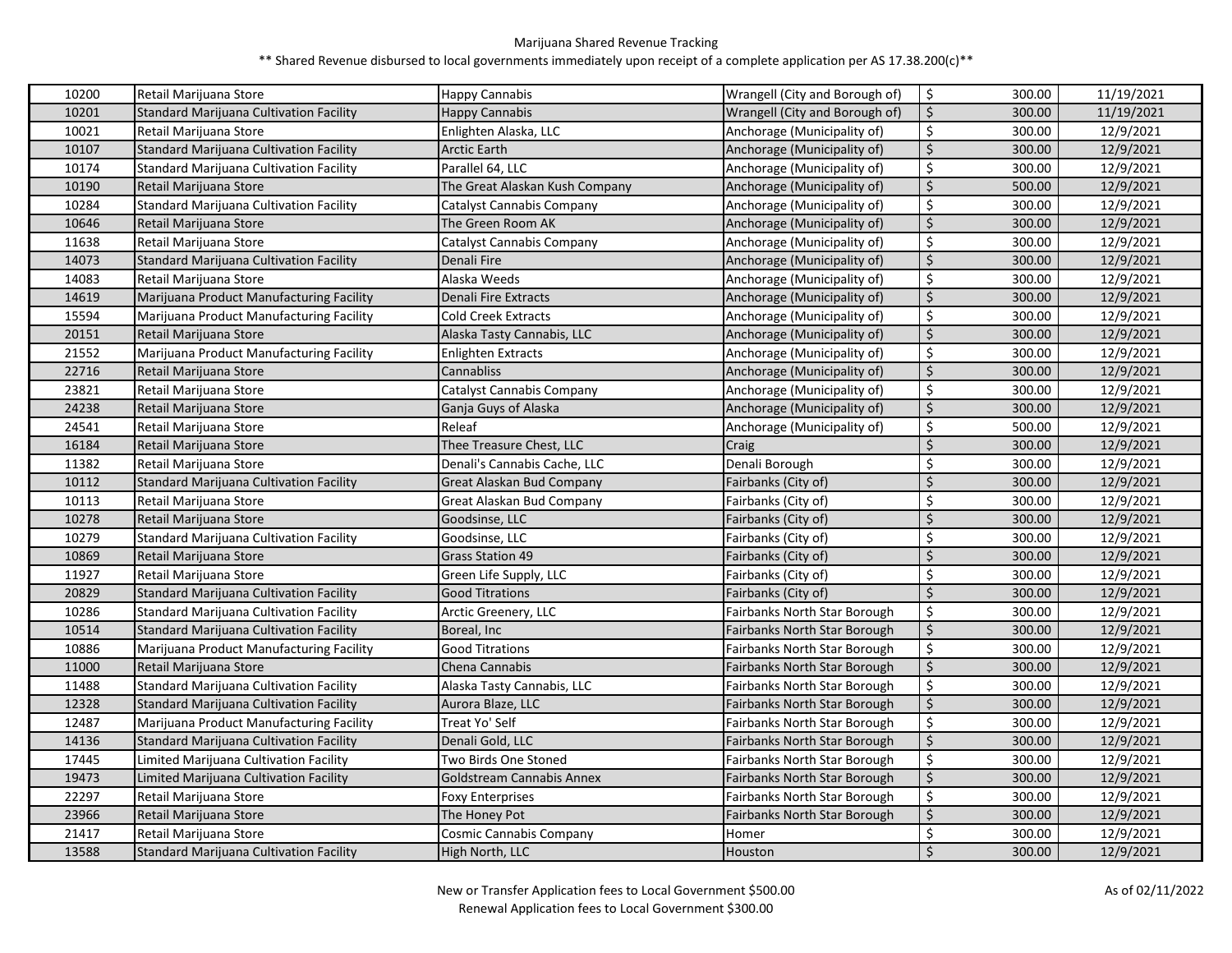| 13663 | Limited Marijuana Cultivation Facility         | Arctic Farm, LLC                    | Houston                      | \$                 | 300.00 | 12/9/2021 |
|-------|------------------------------------------------|-------------------------------------|------------------------------|--------------------|--------|-----------|
| 17873 | Standard Marijuana Cultivation Facility        | Freedom 49 Farms                    | Houston                      | $\zeta$            | 300.00 | 12/9/2021 |
| 28947 | <b>Standard Marijuana Cultivation Facility</b> | Double Eagle Cannabis               | Houston                      | $\dot{\mathsf{S}}$ | 500.00 | 12/9/2021 |
| 15209 | Limited Marijuana Cultivation Facility         | Herb'n Legends, LLC                 | Juneau (City and Borough of) | $\zeta$            | 300.00 | 12/9/2021 |
| 14432 | Marijuana Product Manufacturing Facility       | Herban Extracts, LLC                | Kenai (City of)              | \$                 | 500.00 | 12/9/2021 |
| 10034 | Standard Marijuana Cultivation Facility        | Ace of Spades, LLC                  | Kenai Peninsula Borough      | $\zeta$            | 300.00 | 12/9/2021 |
| 10147 | Limited Marijuana Cultivation Facility         | <b>Permafrost Distributors</b>      | Kenai Peninsula Borough      | \$                 | 300.00 | 12/9/2021 |
| 11138 | Standard Marijuana Cultivation Facility        | Fat Tops, LLC                       | Kenai Peninsula Borough      | Ś.                 | 300.00 | 12/9/2021 |
| 11509 | Retail Marijuana Store                         | <b>Permafrost Distributors</b>      | Kenai Peninsula Borough      | \$                 | 300.00 | 12/9/2021 |
| 11519 | Limited Marijuana Cultivation Facility         | <b>Permafrost Distributors</b>      | Kenai Peninsula Borough      | $\zeta$            | 300.00 | 12/9/2021 |
| 11794 | Limited Marijuana Cultivation Facility         | North Road Buds                     | Kenai Peninsula Borough      | \$                 | 300.00 | 12/9/2021 |
| 12618 | Standard Marijuana Cultivation Facility        | Alaska Cannabis Company             | Kenai Peninsula Borough      | $\mathsf{\dot{S}}$ | 300.00 | 12/9/2021 |
| 22294 | Retail Marijuana Store                         | Alaskan Grown Cannabis              | Kenai Peninsula Borough      | \$                 | 300.00 | 12/9/2021 |
| 28899 | Retail Marijuana Store                         | <b>Worner Brothers Outpost</b>      | Kenai Peninsula Borough      | Ś.                 | 500.00 | 12/9/2021 |
| 11960 | Marijuana Product Manufacturing Facility       | Last Frontier Joint Operations, LLC | Ketchikan Gateway Borough    | $\zeta$            | 300.00 | 12/9/2021 |
| 10170 | Limited Marijuana Cultivation Facility         | Green Degree                        | Matanuska-Susitna Borough    | Ś                  | 300.00 | 12/9/2021 |
| 11031 | Retail Marijuana Store                         | Green Degree                        | Matanuska-Susitna Borough    | $\zeta$            | 300.00 | 12/9/2021 |
| 12002 | Limited Marijuana Cultivation Facility         | Van Geer Enterprises, LLC           | Matanuska-Susitna Borough    | $\zeta$            | 300.00 | 12/9/2021 |
| 12023 | Retail Marijuana Store                         | Green Degree                        | Matanuska-Susitna Borough    | \$                 | 300.00 | 12/9/2021 |
| 12062 | Limited Marijuana Cultivation Facility         | Matanuska Medicine Woman, LLC       | Matanuska-Susitna Borough    | \$                 | 300.00 | 12/9/2021 |
| 12633 | Standard Marijuana Cultivation Facility        | <b>Emerald City Organics, LLC</b>   | Matanuska-Susitna Borough    | $\zeta$            | 300.00 | 12/9/2021 |
| 12635 | Retail Marijuana Store                         | Hilltop Premium Green, LLC          | Matanuska-Susitna Borough    | $\zeta$            | 300.00 | 12/9/2021 |
| 12935 | Limited Marijuana Cultivation Facility         | DYZ Alaska, LLC                     | Matanuska-Susitna Borough    | \$                 | 300.00 | 12/9/2021 |
| 13299 | Limited Marijuana Cultivation Facility         | Down to Earth Farms                 | Matanuska-Susitna Borough    | $\zeta$            | 300.00 | 12/9/2021 |
| 13424 | Marijuana Concentrate Manufacturing Facility   | Midnight Sun Manufacturing, LLC     | Matanuska-Susitna Borough    | \$                 | 300.00 | 12/9/2021 |
| 14706 | Limited Marijuana Cultivation Facility         | Denali Herb Company                 | Matanuska-Susitna Borough    | $\zeta$            | 300.00 | 12/9/2021 |
| 23988 | Standard Marijuana Cultivation Facility        | Green Degree                        | Matanuska-Susitna Borough    | \$                 | 300.00 | 12/9/2021 |
| 23989 | Marijuana Product Manufacturing Facility       | The Next Degree                     | Matanuska-Susitna Borough    | $\zeta$            | 300.00 | 12/9/2021 |
| 23813 | Retail Marijuana Store                         | <b>Buds Below Zero</b>              | Utqiagvik                    | \$                 | 300.00 | 12/9/2021 |
| 11234 | Standard Marijuana Cultivation Facility        | DKW Farms, LLC                      | Valdez                       | $\zeta$            | 300.00 | 12/9/2021 |
| 10236 | Retail Marijuana Store                         | Cannabaska                          | Anchorage (Municipality of)  | \$                 | 300.00 | 1/12/2022 |
| 10237 | Standard Marijuana Cultivation Facility        | Alaskasense, LLC                    | Anchorage (Municipality of)  | $\zeta$            | 300.00 | 1/12/2022 |
| 10248 | Standard Marijuana Cultivation Facility        | Isidore                             | Anchorage (Municipality of)  | \$                 | 300.00 | 1/12/2022 |
| 10254 | Retail Marijuana Store                         | Cannabaska                          | Anchorage (Municipality of)  | $\zeta$            | 300.00 | 1/12/2022 |
| 10747 | <b>Standard Marijuana Cultivation Facility</b> | Great Northern Cultivation, Inc.    | Anchorage (Municipality of)  | $\zeta$            | 300.00 | 1/12/2022 |
| 10828 | Marijuana Product Manufacturing Facility       | <b>Glacier Extracts</b>             | Anchorage (Municipality of)  | $\zeta$            | 300.00 | 1/12/2022 |
| 10837 | Retail Marijuana Store                         | Hillside Natural Wellness           | Anchorage (Municipality of)  | $\zeta$            | 300.00 | 1/12/2022 |
| 10865 | Marijuana Product Manufacturing Facility       | <b>AK Rime</b>                      | Anchorage (Municipality of)  | \$                 | 300.00 | 1/12/2022 |
| 11966 | Retail Marijuana Store                         | <b>Great Northern Cannabis</b>      | Anchorage (Municipality of)  | $\zeta$            | 300.00 | 1/12/2022 |
| 12316 | Retail Marijuana Store                         | Anchorage Bowl, LLC                 | Anchorage (Municipality of)  | $\zeta$            | 300.00 | 1/12/2022 |
| 12317 | Limited Marijuana Cultivation Facility         | Anchorage Bowl, LLC                 | Anchorage (Municipality of)  | \$                 | 300.00 | 1/12/2022 |
| 12318 | Marijuana Product Manufacturing Facility       | Anchorage Bowl, LLC                 | Anchorage (Municipality of)  | $\zeta$            | 300.00 | 1/12/2022 |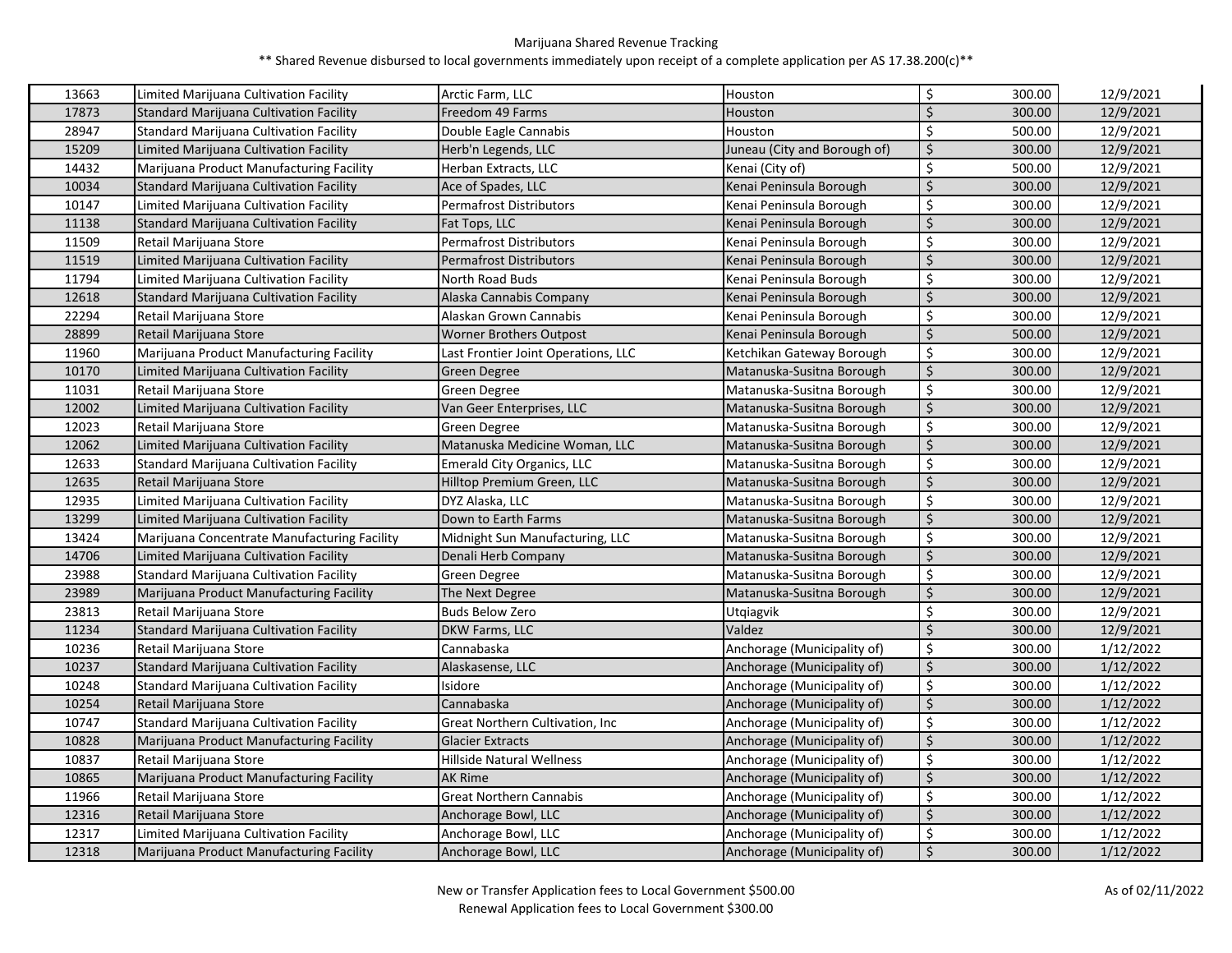| 14359 | Retail Marijuana Store                         | Tip Top, LLC                      | Anchorage (Municipality of)  | \$               | 300.00 | 1/12/2022 |
|-------|------------------------------------------------|-----------------------------------|------------------------------|------------------|--------|-----------|
| 16610 | Retail Marijuana Store                         | <b>Great Northern Cannabis</b>    | Anchorage (Municipality of)  | $\zeta$          | 300.00 | 1/12/2022 |
| 20532 | Marijuana Product Manufacturing Facility       | <b>Cultivated Confections</b>     | Anchorage (Municipality of)  | \$               | 300.00 | 1/12/2022 |
| 23468 | Retail Marijuana Store                         | Green Growcer                     | Anchorage (Municipality of)  | $\zeta$          | 500.00 | 1/12/2022 |
| 23503 | Marijuana Product Manufacturing Facility       | Green Growcer                     | Anchorage (Municipality of)  | \$               | 500.00 | 1/12/2022 |
| 27854 | Standard Marijuana Cultivation Facility        | Ganja Guys of Alaska              | Anchorage (Municipality of)  | \$               | 500.00 | 1/12/2022 |
| 28093 | Retail Marijuana Store                         | The House of Green                | Anchorage (Municipality of)  | \$               | 500.00 | 1/12/2022 |
| 29054 | Marijuana Concentrate Manufacturing Facility   | The Frost Frontier                | Anchorage (Municipality of)  | $\zeta$          | 500.00 | 1/12/2022 |
| 29084 | Retail Marijuana Store                         | Highpothermia                     | Anchorage (Municipality of)  | \$               | 500.00 | 1/12/2022 |
| 15124 | <b>Marijuana Testing Facility</b>              | Fairbanks Analytical Testing, LLC | Fairbanks (City of)          | $\zeta$          | 300.00 | 1/12/2022 |
| 26251 | Retail Marijuana Store                         | Goodsinse, LLC                    | Fairbanks (City of)          | \$               | 300.00 | 1/12/2022 |
| 16028 | Limited Marijuana Cultivation Facility         | Alaska Beasty Buds                | Fairbanks North Star Borough | \$               | 300.00 | 1/12/2022 |
| 17548 | Limited Marijuana Cultivation Facility         | Stonewell Cultivation, LLC        | Fairbanks North Star Borough | \$               | 300.00 | 1/12/2022 |
| 19485 | <b>Standard Marijuana Cultivation Facility</b> | High Vibes, LLC                   | Fairbanks North Star Borough | $\zeta$          | 300.00 | 1/12/2022 |
| 29266 | Retail Marijuana Store                         | Dandelion                         | Haines Borough               | \$               | 500.00 | 1/12/2022 |
| 12833 | Standard Marijuana Cultivation Facility        | <b>Wildflower Farms</b>           | Homer                        | \$               | 300.00 | 1/12/2022 |
| 19728 | Marijuana Product Manufacturing Facility       | Cosmic Seaweed, LLC               | Homer                        | \$               | 300.00 | 1/12/2022 |
| 14956 | <b>Standard Marijuana Cultivation Facility</b> | 50 Shades of Green, LLC           | Houston                      | Ś                | 300.00 | 1/12/2022 |
| 17409 | Standard Marijuana Cultivation Facility        | Kine, Co                          | Houston                      | \$               | 300.00 | 1/12/2022 |
| 11605 | Standard Marijuana Cultivation Facility        | <b>Stoned Salmon Farms</b>        | Juneau (City and Borough of) | \$               | 300.00 | 1/12/2022 |
| 16213 | Retail Marijuana Store                         | Alaskan Kush Company              | Juneau (City and Borough of) | \$               | 300.00 | 1/12/2022 |
| 16529 | Retail Marijuana Store                         | Good Buds, LLC                    | Kenai Peninsula Borough      | Ś                | 300.00 | 1/12/2022 |
| 17079 | Limited Marijuana Cultivation Facility         | Cottonmouth Road                  | Kenai Peninsula Borough      | \$               | 300.00 | 1/12/2022 |
| 18929 | Retail Marijuana Store                         | Alaska Cannabis Company           | Kenai Peninsula Borough      | Ś                | 300.00 | 1/12/2022 |
| 21463 | Limited Marijuana Cultivation Facility         | <b>Rock Solid Buds</b>            | Kenai Peninsula Borough      | Ś                | 500.00 | 1/12/2022 |
| 23810 | Retail Marijuana Store                         | Fat Tops, LLC                     | Kenai Peninsula Borough      | Ś                | 300.00 | 1/12/2022 |
| 29341 | Retail Marijuana Store                         | Cannabis Cove                     | Ketchikan Gateway Borough    | \$               | 500.00 | 1/12/2022 |
| 12919 | Limited Marijuana Cultivation Facility         | Blueberry Hill, LLC               | Matanuska-Susitna Borough    | \$               | 300.00 | 1/12/2022 |
| 13839 | Marijuana Product Manufacturing Facility       | Frontier Manufacturing            | Matanuska-Susitna Borough    | \$               | 300.00 | 1/12/2022 |
| 15015 | Limited Marijuana Cultivation Facility         | <b>Cotton Mouth Cannabis Co</b>   | Matanuska-Susitna Borough    | \$               | 300.00 | 1/12/2022 |
| 17612 | Limited Marijuana Cultivation Facility         | Valley Happiness, LLC             | Matanuska-Susitna Borough    | \$               | 300.00 | 1/12/2022 |
| 23934 | Retail Marijuana Store                         | Midnight Sun Distributors         | Matanuska-Susitna Borough    | \$               | 300.00 | 1/12/2022 |
| 16738 | Standard Marijuana Cultivation Facility        | Vangreen's, LLC                   | Sitka (City and Borough of)  | \$               | 300.00 | 1/12/2022 |
| 12125 | <b>Standard Marijuana Cultivation Facility</b> | Alaska Marijuana Gardens (AMG)    | Anchorage (Municipality of)  | Ś                | 300.00 | 2/11/2022 |
| 12125 | Standard Marijuana Cultivation Facility        | Alaska Marijuana Gardens (AMG)    | Anchorage (Municipality of)  | \$               | 500.00 | 2/11/2022 |
| 12471 | Marijuana Concentrate Manufacturing Facility   | <b>AMG Concentrates</b>           | Anchorage (Municipality of)  | \$               | 500.00 | 2/11/2022 |
| 12471 | Marijuana Concentrate Manufacturing Facility   | AMG Concentrates                  | Anchorage (Municipality of)  | \$               | 300.00 | 2/11/2022 |
| 10866 | Retail Marijuana Store                         | AK Frost                          | Anchorage (Municipality of)  | Ś                | 300.00 | 2/11/2022 |
| 12808 | <b>Standard Marijuana Cultivation Facility</b> | Tundra Jane                       | Anchorage (Municipality of)  | $\overline{\xi}$ | 300.00 | 2/11/2022 |
| 21551 | <b>Standard Marijuana Cultivation Facility</b> | <b>Enlighten Gardens</b>          | Anchorage (Municipality of)  | Ś                | 300.00 | 2/11/2022 |
| 29087 | Retail Marijuana Store                         | Alice's                           | Anchorage (Municipality of)  | \$               | 500.00 | 2/11/2022 |
| 16915 | Retail Marijuana Store                         | <b>Bristol Bay Bud Company</b>    | Dillingham                   | $\zeta$          | 300.00 | 2/11/2022 |